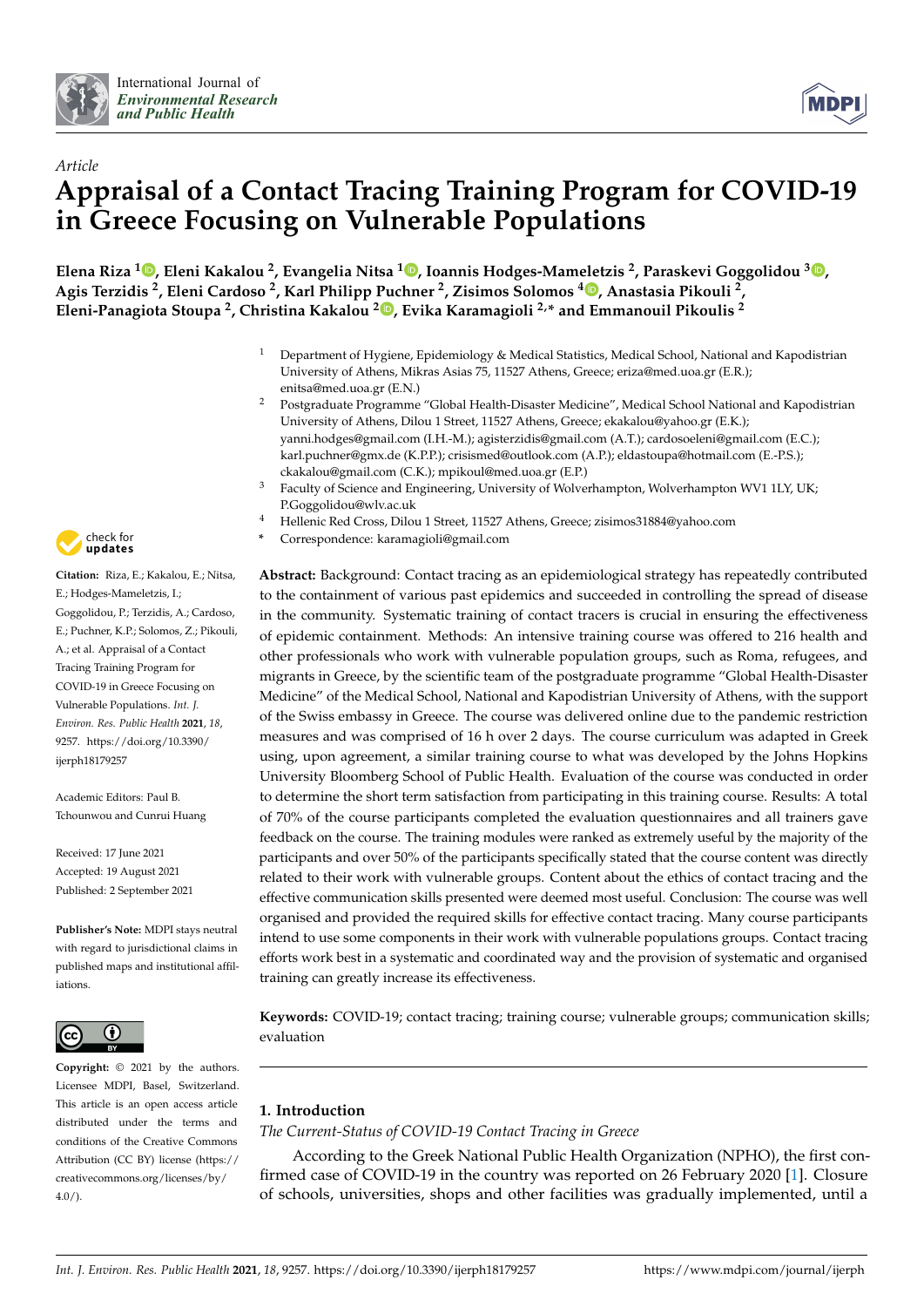restriction of movement was enforced throughout the country [\[2\]](#page-12-1). By the end of March 2020, a total of 1,212 confirmed cases and 46 deaths were reported. Over a year later, on 11 June 2021, the number of confirmed cases was 413,170 and a total of 12,370 deaths had been recorded [\[3\]](#page-12-2).

Contact tracing activities were initiated and implemented by the NPHO, as part of a public health response intended to reduce further spread of COVID-19. Health professionals were recruited to offer contact tracing services, via telephone communication with confirmed cases. This service was critical in order to trace any possible COVID-19 cases, as well as to provide information and guidance to both positive cases and close contacts. The NPHO followed a specific protocol, where for every laboratory-confirmed SARS-CoV-2 positive result, the closest contacts had to be identified and tested. If a contact among those tested was found positive, his/her closest contacts had to be identified and tested as well [\[4\]](#page-12-3).

Confirmed cases were asked to self-isolate at home, and monitor for symptoms, and upon further progression of symptoms to visit a hospital. A communication routine was established, all through the isolation period (10 days, according to guidelines by the European Centre for Disease Prevention and Control (ECDC)), in-order to follow up with patients and record the severity or onset of symptoms. "Household contacts" were instructed to quarantine for 14 days, and to monitor for any symptoms and to avoid any social interactions or travel during this period.

The national guidelines of the NPHO have been adjusted according to the guidelines outlined by the ECDC with regards to the monitoring of the pandemic, the definition of confirmed or suspected cases, the transmission pathway and timeline, and instructions to citizens. As the epidemic in Greece unfolded, the Contact Tracing Service became the responsibility of the General Secretariat for Civil Protection (GSCP). The recruitment of 192 contact tracers, located in many areas throughout Greece, was announced in November 2020, with a contract period of eight months and possibility for extension. A basic training was provided for the tracers, with no specific university degree required [\[5\]](#page-12-4). To the best of our knowledge, this training delivered by the public health authorities did not take into account the specific needs of hard-to-reach population groups, particularly refugees, migrants, and the Roma communities residing in Greece. However, it has not yet been possible to confirm the implementation or possible outcomes of this contact tracing activity.

Contact tracing, as an epidemiological strategy, has historically contributed to the containment of past epidemics. For example, contact tracing was a critical intervention in the management of outbreaks of sexually transmitted infections (STIs), Ebola, and SARS [\[6\]](#page-12-5). In the context of COVID-19, countries that rapidly implemented and scaled-up tracing efforts, such as Vietnam, Taiwan, New Zealand, Australia and South Korea, were able to successful limit transmission [\[7\]](#page-12-6). Nevertheless, effective contact tracing requires skills from public health professionals that can only be acquired through uniform and standardised high-quality training [\[8\]](#page-12-7). Such organised efforts contribute to promoting public health interventions, as has already been shown with screening for infectious diseases in newly arrived migrants [\[9\]](#page-12-8) In the midst of the COVID-19 pandemic response in Greece, it became clear that the contact tracing needs of hard-to-reach population groups were not adequately considered or decisively incorporated in any published national strategic planning, opening an area of academic public health intervention.

Evidently, the COVID-19 pandemic has produced adverse effects on most aspects of human life. The implementation of structured contact tracing activities is of paramount importance in order to mitigate the pandemic effects, such as the deterioration of mental health with conditions including depression and anxiety, changes in eating behaviours [\[10](#page-13-0)[,11\]](#page-13-1) or even implications in accommodation decision-making [\[12\]](#page-13-2). Moreover, the pandemic has had a marked negative impact on specific population groups, such as chronic disease patients [\[13\]](#page-13-3) and university students [\[14](#page-13-4)[,15\]](#page-13-5).

In an effort to advocate for effective contact tracing for COVID-19 case contacts in vulnerable population groups in Greece, the scientific team of the postgraduate program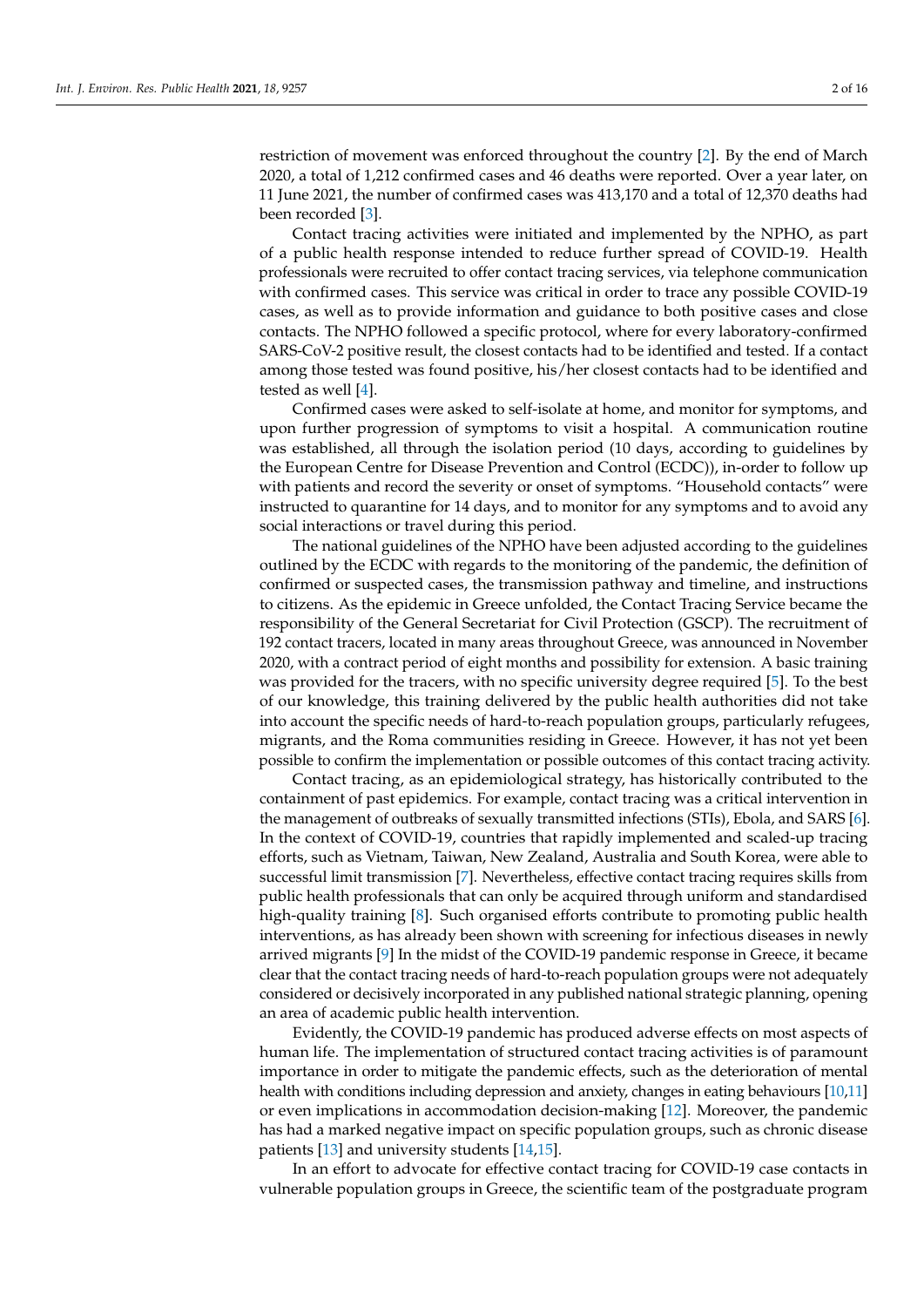of Global Health- Disaster Medicine (Medical School National and Kapodistrian University of Athens-NKUA), with the financial support of the Swiss Agency for Development and Cooperation (SDC), under the project 'Greece, Strengthening of the Greek Health System (Corona Virus/COVID-19)' with PR. NO. 7F-10589.01 launched a two day structured training program for professionals who could be incorporated into the SARS-CoV-2 national contact tracing activities in the country, as their training has put emphasis on the specific needs of vulnerable and hard-to-reach populations. Evaluation of the course was conducted to determine the short-term satisfaction from participating in this training course. Findings from the evaluation would support the optimisation of contact tracing activities in vulnerable population groups and to incorporate suggestions into the national epidemiological surveillance and pandemic response plan.

To our knowledge, there is no formal evaluation report that is publicly available for the Greek government contact tracing programme. Key performance indicators (KPIs) on contact tracing, categorised by prefecture (region), in Greece could be informative for the broader research community. In addition, we would advocate for such publicly available reporting, as it would further build trust in contact tracing activities for the Greek public. Some limited information is available on the online COVID-19 policy portal maintained by WHO European Office [\[16\]](#page-13-6).

Greece adopted the ECDC policy for contact tracing, but no dedicated website to contact tracing or a dashboard was available as is the case in other countries.

#### <span id="page-2-0"></span>**2. Materials and Methods**

The content of the contact tracing training program was based on an open online course developed by the Bloomberg School of Public Health of Johns Hopkins University (JHU BSPH) [\[17\]](#page-13-7). The scientific committee of the NKUA's postgraduate program was in contact with and advised by colleagues at JHU BSPH concerning the content implementation of their online course. The Greek team modified the contents of the course to better fit to the local conditions and to the characteristics of the target audience by adapting case scenarios, information on resources for medical care and social support. The course was advertised to health and other professionals with some degree of experience in working with vulnerable population groups. As these groups (Roma, refugees and migrants and solitary people in the community) are recognised for their inherent vulnerability, our intention was to train a group of professionals in contact tracing who would be sensitised to the challenges of working with such populations [\[18](#page-13-8)[,19\]](#page-13-9).

As such, we contacted professionals working in the healthcare system (primary healthcare units, hospitals), in municipalities, in non-governmental organisations (NGOs) and in Reception and Identification Centres (RICs) that house refugees in Greece. An invitation letter was sent stating the main aims of the training intervention. Upon acceptance to the course, a signed consent form was requested from each participant. In total, two training sessions were conducted online, due to the COVID-19 restriction measures. Each session included five different training modules presented by several instructors over two days, with a total of 16 training hours. Each module contained baseline information on each topic presented, a short quiz, and discussion with the instructors and other participants. The first training session was organised from 19th to 20th December 2020, while the second training session was implemented from 9th to 10th January 2021. All participants (216 in total) were present during the whole duration of the course, and attendance records were kept by the course's secretariat.

In-order to gain a better insight into the training activity, we developed a questionnaire to be used as part of a quantitative evaluation methodology to assess the appropriateness, effectiveness, level of satisfaction and sustainability of the program. Some qualitative elements were also used to capture the opinions, attitudes towards both the training and contact tracing as a public health strategy, and perceptions for future activities among course participants. Moreover, a short qualitative interview was performed with each course instructor on their experience delivering the course.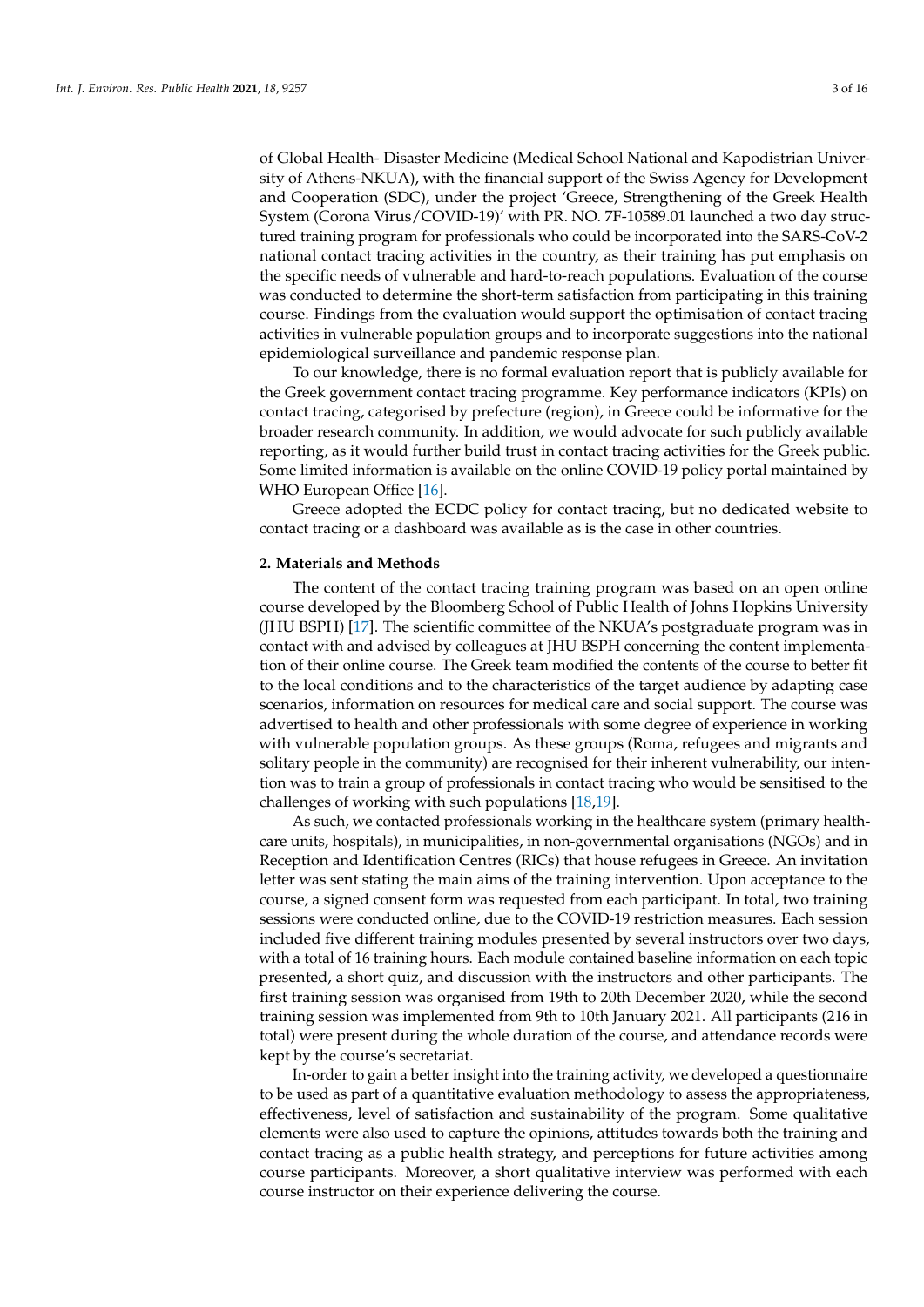In this regard, we formed three different outcome/impact indicators to summarise the impact/performance of the training course:

- Awareness and knowledge of the training course participants: the level of information received, including cultural awareness and sensitivity of the prospective contact tracers after the training.
- Satisfaction of training course participants: the level of meeting or surpassing the expectations and needs from the training course and its related activities.
- Potential to create opportunities for enhancement of the contact tracing network in Greece: the degree of usability of the course material in the trained participants' work settings, taking into account their work experience.

#### <span id="page-3-0"></span>**3. Results**

Following the completion of the course, an anonymous online questionnaire was sent to all participants. A total of 112 responses were received and analysed, which corresponds to a response rate of 51.8% of the total participants.

The questionnaire consisted of four sections: Section [1](#page-0-0) provides general demographic, professional background and employment data; Section [2](#page-2-0) records the evaluation of each module of the contact tracing course; Section [3](#page-3-0) allows participants express their views on prospects for the future and use of the course; and in Section [4](#page-9-0) the participants express their views on the strongest elements of the course and have the opportunity to suggest points for improvement.

#### *3.1. Section 1 General Information*

The majority of the responding course participants belonged to the 25–34 (38.4%) and 35–44 (37.5%) age groups followed by the 45–54 (16.1%) age group. Most of the respondents were female, at 77.7% (87), and 22.3% (25) were males.

A total of 27.7% of participants (31) were employed in hospitals, 17.9% (20) in NGOs, 44.6% (50) in Primary Health Care units and municipalities, and 9.8% (11) in reception and identification refugee Camps. Regarding their working experiences, 54.4% were employed in their current position for up to three years, whereas 45.5% were employed for over three years.

#### *3.2. Section 2A Evaluation of the Contract Tracing Modules*

MODULE 1: **Basics of COVID-19**: the following areas were covered:

- Description of the origins of the virus that causes COVID-19;
- Identification of the clinical signs and symptoms of COVID-19 and risk factors for severe disease;
- Description of COVID-19 diagnostic criteria, natural history of the disease, risk factors for severe disease;
- Description of the incubation period, infectious period;
- Explanation of virus person-to-person transmission, and;
- Basic knowledge on disease testing, types of tests available.

A total of 71.4% of participants found the module to be extremely useful for their work and 18.8% of participants found the module to be somewhat useful, whereas 60.7% of participants totally agreed and 31.3% of participants somewhat agreed that the information presented was of very high quality. Thirty-eight participants (33.9%) stated that the module was directly relevant to their work and 29 participants (25.9%) stated that the module was somewhat related. The way that the presentations were delivered by the trainers was totally satisfactory for 72.3% (81) of participants and somewhat satisfactory for 25% (28) of participants.

The participants' opinion on the statement "Presents the situation in a complete way" differed according to their work experience ( $p_{fisher's} = 0.02$ , graph [1](#page-4-0)). Figure 1 details the results of participants' opinion on "Presents the situation in a complete way" by work experience and profile.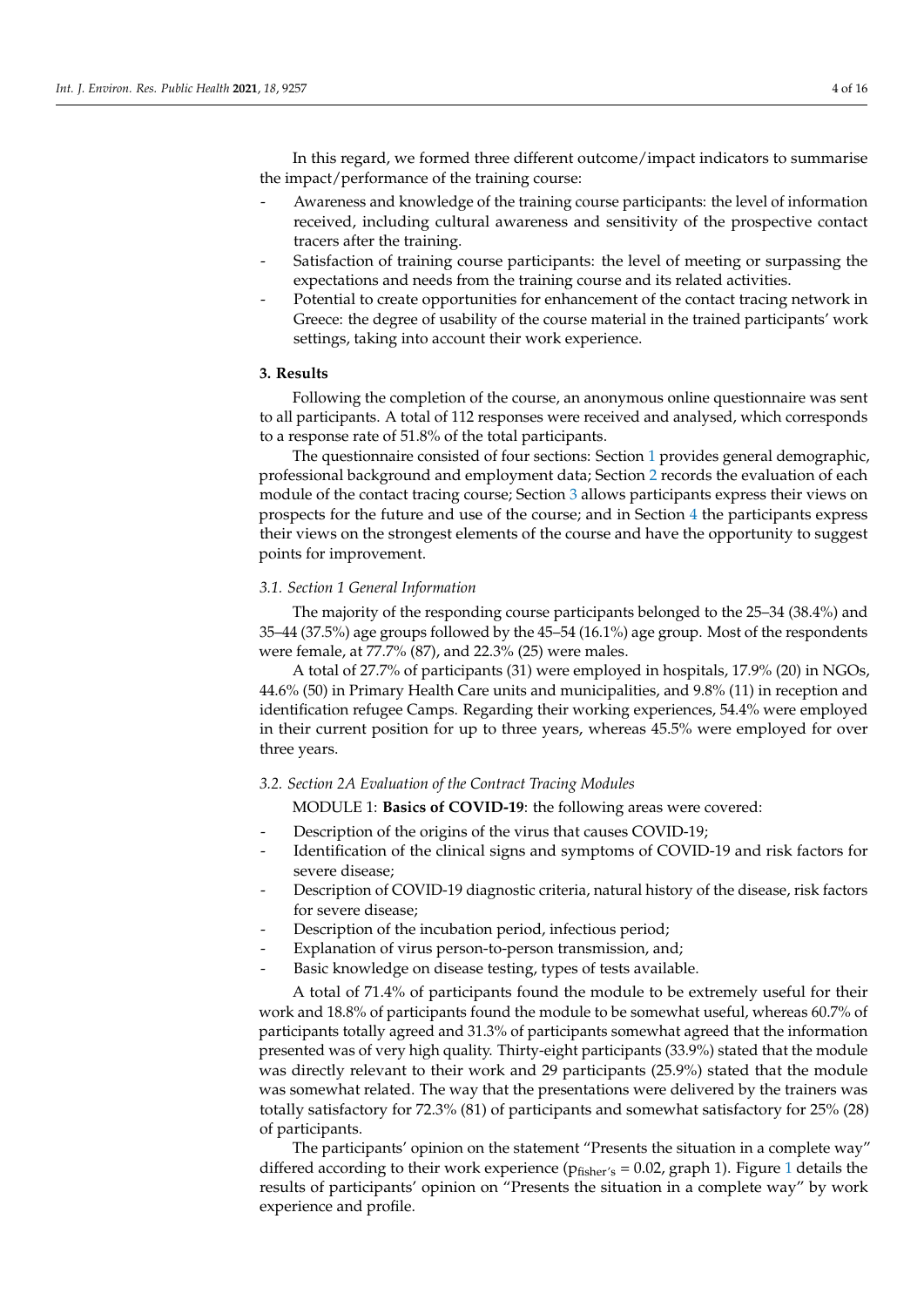<span id="page-4-0"></span>

results of participants' opinion on "Presents the situation in a complete way" by work

**Figure 1.** For Module 1 degree of agreement with the phrase "Presents the situation in a complete **Figure 1.** For Module 1 degree of agreement with the phrase "Presents the situation in a complete way" by work experience and profile. way" by work experience and profile.

MODULE 2: **Contact tracing for COVID-19 prevention:** the following areas were MODULE 2: **Contact tracing for COVID-19 prevention:** the following areas were covered:

- **•** Describe what contact tracing is and how it stops transmission of SARS-CoV-2;
- ▶ Define a case of COVID-19 and a contact;
- **Explain the meaning and purpose of isolation and quarantine;**
- **•** Calculate how long a case should isolate and how long a contact should quarantine;
- ► Describe the connection between the infectious period and isolation and quarantine;<br>
Identify high-risk settings for transmission that require extra action.
- Identify high-risk settings for transmission that require extra action.

In Module 2, 60 participants (53.6%) totally agreed that the information presented was directly related to their work with migrants or refugees and other vulnerable population groups, whereas 29 persons (25.9%) somewhat agreed. The majority of participants (63.4%) stated that the information was of very high quality and 63.6% of participants found the presentation to be very clear. The type of work experience of the participants did not affect found the presentation to be very clear. The type of the participants of the participants of the participants of the participants of the participants of the participants of the participants of the participants of the parti

MODULE 3: Steps to investigate cases and trace contacts: the following areas were covered:

- $\blacktriangleright$  Identify all the steps to investigate cases and trace their contacts;
- Provide examples of the kinds of questions you might ask at each step;
- **•** Describe the kinds of social support that cases and contacts may need to carry out isolation and quarantine; steps of the kinds of the kinds of the kinds of the kinds of the kinds of the kinds o
- Present an example of a simple case investigation and contact tracing call.

In Module 3, 59.8% (67 respondents) stated that the information presented gave a very clear overview of the contact tracing process (totally agree) and 32.1% (36 persons) somehow agreed with this statement. In similarity to the previous two modules, the information presented was of very high quality (59.8% totally agree and 34.8% somewhat agree) and the presenters were very efficient (70.5% totally agree and 24.1% somewhat agree).

The participants' opinions on the statement "The speaker's presentation was clear" differs depending on the type of work experience of the participant ( $p_{fisher's} = 0.056$ , Figure [2\)](#page-5-0).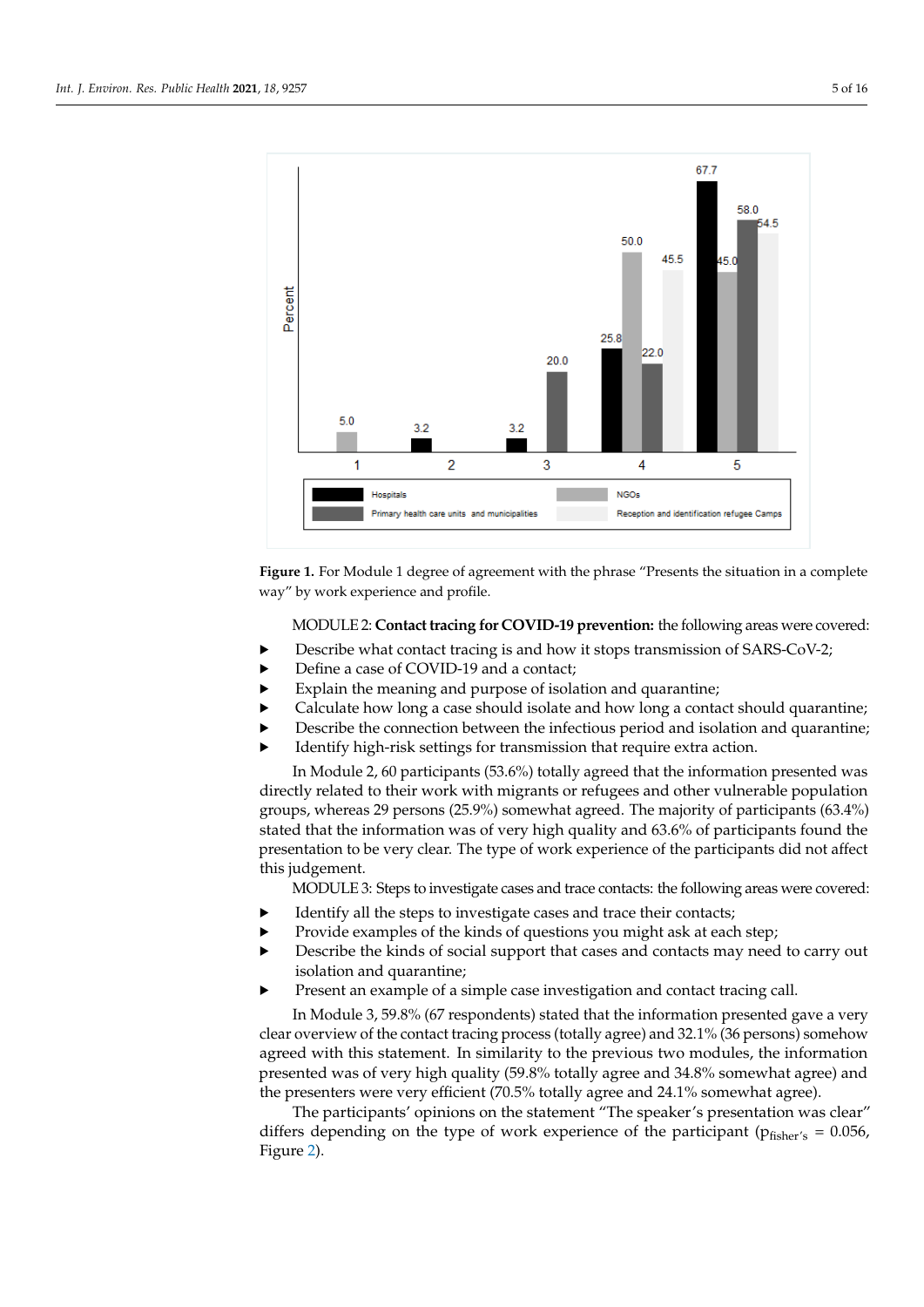<span id="page-5-0"></span>

**Figure 2.** For Module 3, degree of agreement with the phrase "The speaker's presentation was clear" **Figure 2.** For Module 3, degree of agreement with the phrase "The speaker's presentation was clear" by work experience and profile. by work experience and profile.

MODULE 4: **Ethics of contact tracing:** the following areas were covered: MODULE 4: **Ethics of contact tracing:** the following areas were covered:

- ▶ Define and provide examples of important terms, such as *privacy*, *autonomy*, and · Define and provide examples of important terms, such as *privacy*, *autonomy*, and *public good*; *public good*;
- **•** Describe the balance between protecting public health and limits to privacy and autonomy;
- Provide examples of the balance between keeping information private and protecting public health;
- → Public health;<br>► Identify a selection of technological tools that have been developed or used for each public health;<br>https://www.insu step of case investigation and contact tracing.<br>The best developed or used for each for each position of each for each for each step of each position of the s

This Module was well appreciated, and it sparked very interesting questions and in this module will be directly relevant to their work, while 30.4% of the respondents (34 persons) mentioned that they already work with refugees/migrants and other vulnerable population groups. Sixty-eight of the respondents found that the information on ethics was of a high quality (60.7%) and 66.1% (74) stated that the trainers were very clear and to  $\mathbb{P}^n$  point. Sixty-eight of the respondents found that the information on ethics for the information on ethics for the information on ethics for the information on ethics for the information on ethics for the informa discussion. An estimated 53.6% of respondents (60 persons) stated that the information the point.

MODULE 5: **Skills for effective communication:** the following areas were covered:

- **•** Describe the meaning and importance of rapport (mutual understanding, trust, ordination: **Skills for each communication:**  $\alpha$  are contracted:  $\alpha$  and agreeableness);
- **Explain ways to an effective communication with cases and contacts;**
- $\blacktriangleright$  Understand the difference between question types (open versus closed);
- **•** Describe what "active listening" means;
- · Explain the types of human communication and how they apply to contact tracing (active listening, empathy, honesty, reassurance);
- · Describe and troubleshoot common difficulties with case investigation and contact tracing.

Module 5 was also very well received by the course participants, as it presented communication skills in health-related matters, an area which is not effectively covered in most undergraduate course curricula in Greece. An estimated 64.3% of participants totally agreed that these skills are related with their work and 26.8% somewhat agreed; in addition, 40% of participants declared that this information is directly applicable to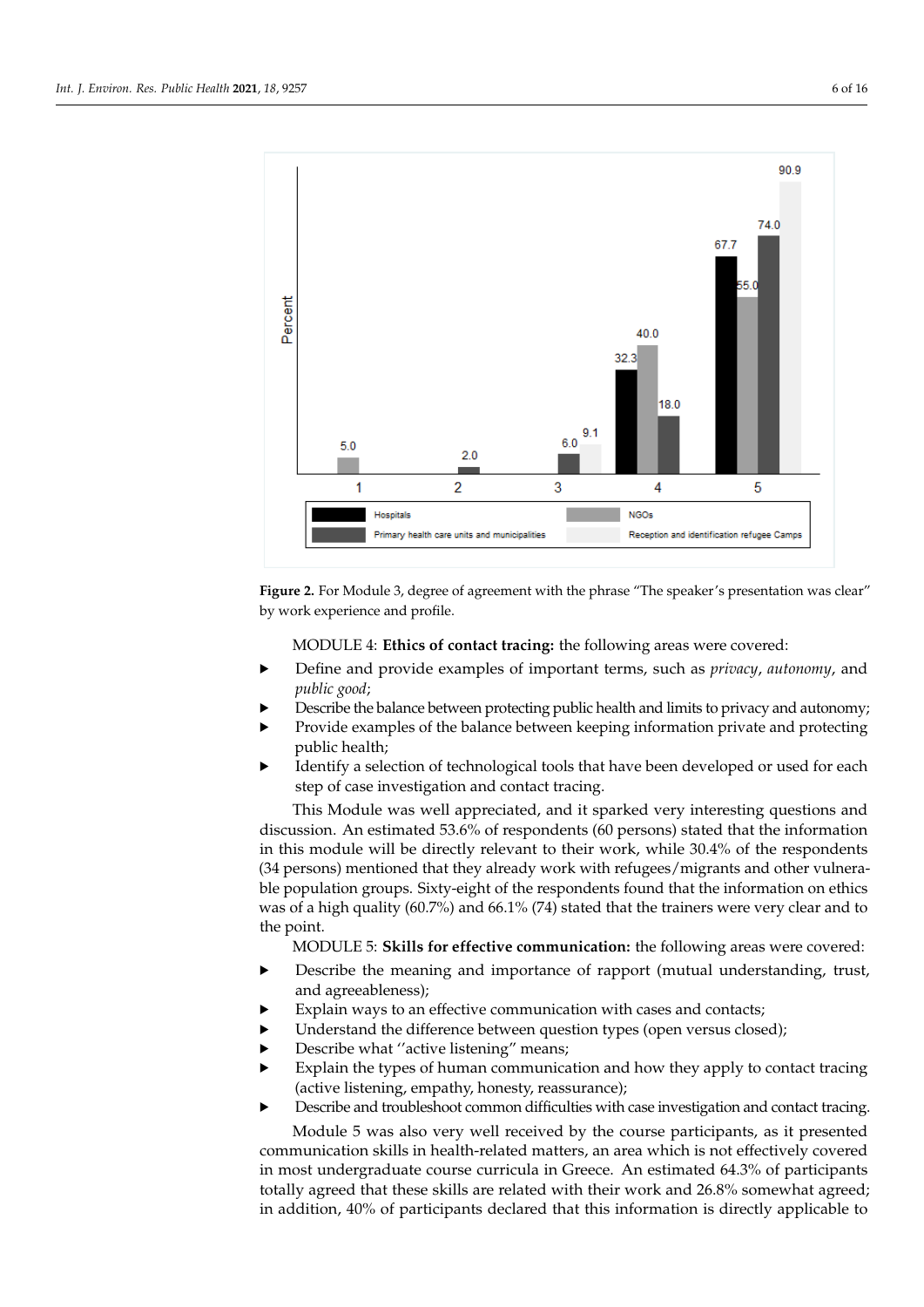their work with refugees or migrants and other vulnerable population groups. In total, 104 participants (92.9%) responded that the information presented was of a very high quality and 107 (95.6%) stated that the presenter was very thorough and clear.

#### *3.3. Section 2B: Effectiveness and Knowledge Acquisition*

In this section, the contact tracing course participants were asked to rank the degree in which each module helped them improve their knowledge, skills and competence in the areas covered in each module.

MODULE 1: An estimated 72.4% of participants stated that the module had a high degree of effectiveness and helped their skill competencies.

MODULE 2: With regard to the contact tracing steps for COVID-19, 95 participants (84.8%) stated that the module increased their knowledge and skills and helped them to clarify several definitions, such as the difference between quarantine and isolation.

MODULE 3: Regarding the steps of contact tracing outlined in this module, a total of 81.3% (91 respondents) stated that their knowledge and skills increased significantly.

MODULE 4: Concerning the ethics around contact tracing, 84% (94) of participants ranked the acquisition of new knowledge and competencies as very high.

MODULE 5: The communication skills presented in this module were highly appreciated by a total of 89 respondents (79.4%).

# *3.4. Section 3: Level of Satisfaction, of Sustainability and Potential of the Course to Contribute to the Control of the Pandemic in Greece*

Through the responses of the course participants to the evaluation questionnaire it was found that:

The course participants (*n* = 96, 85.7%) improved their understanding of COVID-19 throughout the course and gained insight into specific issues of interest with regard to contact tracing efforts among migrants/refugees/vulnerable groups.

An estimated 70.6% (79 participants) stated that the course has improved their communication skills and competencies, especially regarding the difficulties refugees, migrants and other vulnerable groups face in their contact with the healthcare system.

The satisfaction from attending the course and the potential of delivery in colleagues and other working environments was evident and 91 of the participants (81.3%) declared that they would like to receive further training on issues related to the management of the COVID-19 pandemic and that they intend to suggest this course to their colleagues.

According to the respondents, the course has the potential to contribute to the successful control of the pandemic in Greece (98 participants, 87.5%).

The participants' response to the statement "The training course gave me a new insight into the difficulties of immigrants/refugees during the pandemic" differed depending on the work experience of the participant ( $p_{\text{fisher's}} = 0.03$ , Figure [3\)](#page-7-0).

The participants' viewpoint on the statement " The contact tracing course gave me new ideas on how to improve my communication skills at work" differed depending on the work experience of the participant ( $p_{fisher's} = 0.04$ , Figure [4\)](#page-7-1), with people working in hospitals and in the primary healthcare sector showing a higher level of agreement. Similarly, the course gave these professionals new ideas on how to improve their communication skills in the workplace (Figure [4\)](#page-7-1).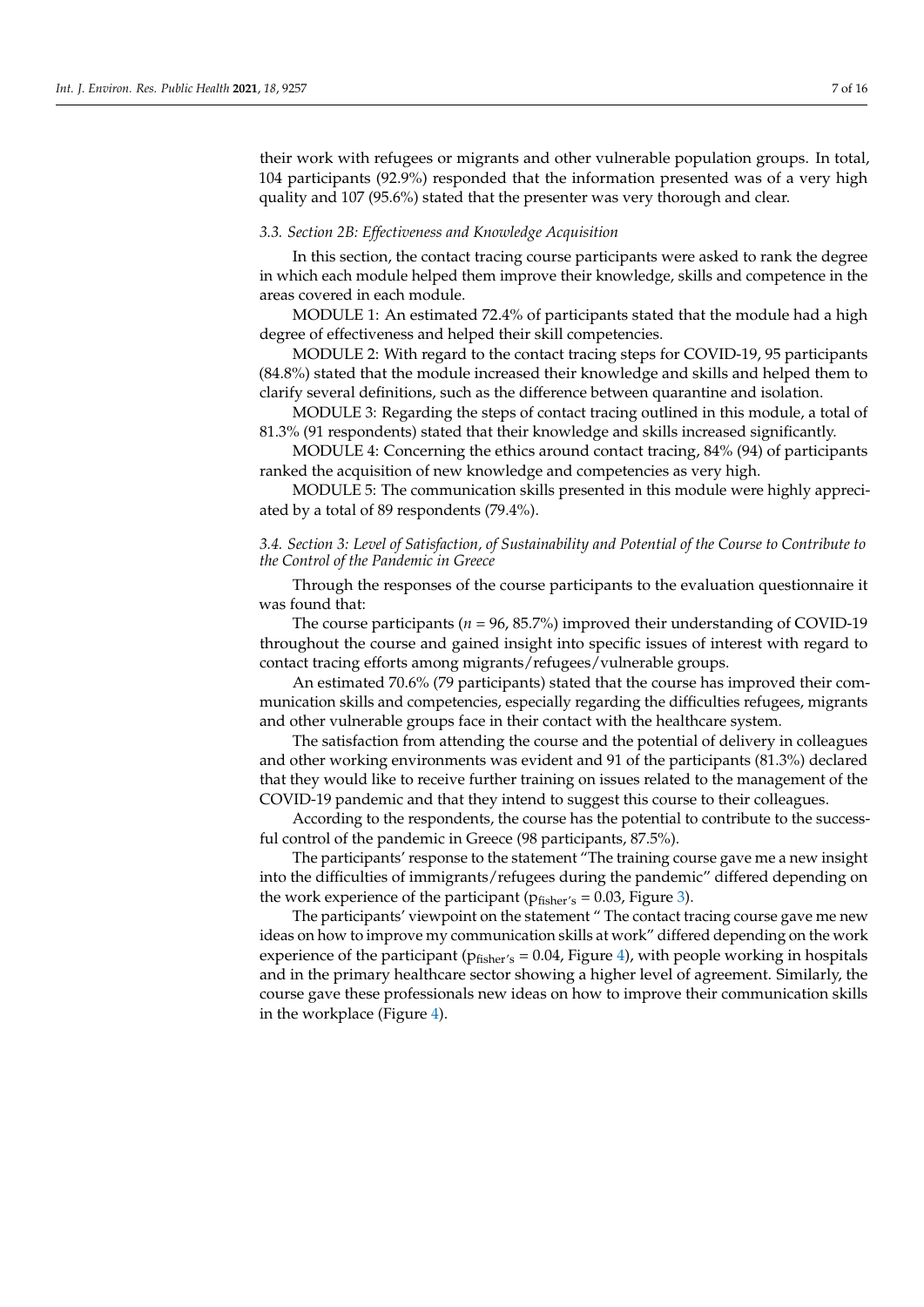<span id="page-7-0"></span>

ilarly, the course gave these professionals new ideas on how to improve their communi-

Figure 3. Degree of agreement with phrase "The training course gave me a new insight into the difficulties of immigrants/refugees during the pandemic" by type of work experience and profile.

<span id="page-7-1"></span>

Figure 4. Degree of agreement with phrase "The contact tracing course gave me new ideas on how to improve my communication skills at work" by type of work experience and profile.

### *3.5. Section 4: Strengths and Weaknesses of the Training Course*

The course participants were asked to identify some strengths and to point out ways to improve the contact tracing course. The vast majority considered the course to be extremely well organised, helpful in presenting information on the COVID-19 disease, contact tracing and the skills required to make this process successful. Some participants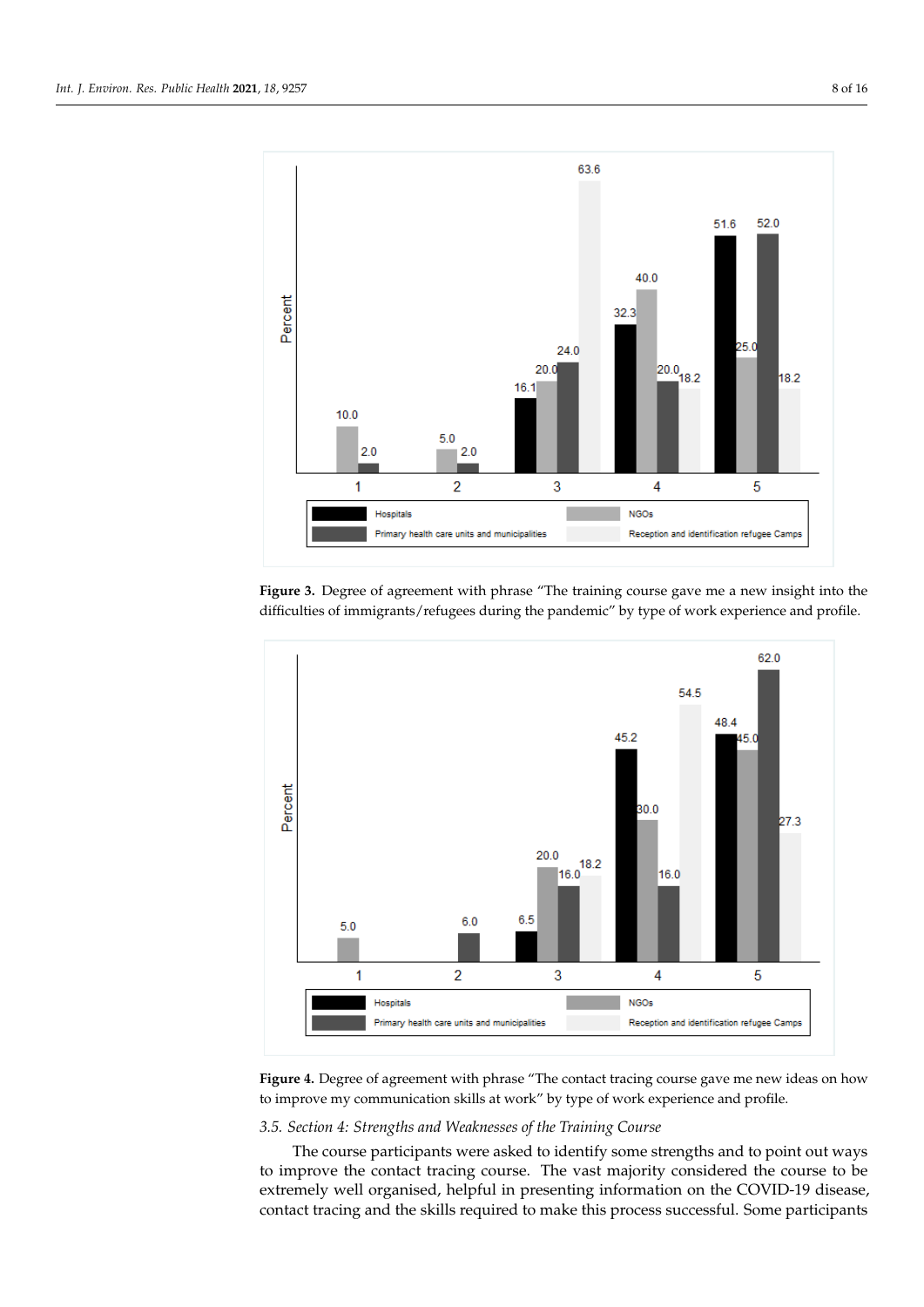stated they would like the course to contain more detailed information on the methods of treatment of the disease. They also stressed the fact that the course provides very concrete guidance on how to approach the contact tracing strategy. Many participants, especially health professionals, greatly appreciated the module on the communication skills for contact tracing, because these are competencies that are not covered in their undergraduate degrees, yet communication is an inherent component of their work as they need to be able to communicate efficiently with their patients. As such the course was very effective in increasing their efficiency in their everyday work. Many participants felt that the course was a good starting point for establishing a trained workforce of contact tracers, who could then be employed to support national contact tracing activities and to thereby increase the effectiveness of the pandemic management.

Suggestions for improvement by some participants, especially the non-health professionals, refer to the duration of the course, as they would like it to be slower paced in-order to digest the information presented. Some participants expressed the wish to have more time for discussion and to have the option to discuss some case studies closer to the local context (i.e., refugees, migrants to discuss). Another suggestion was to allow more time for the role playing of scenarios among the course participants in order to better illustrate communication techniques. Moreover, some participants demanded more information on the available social support network possibilities for vulnerable people during quarantine or isolation in addition to the contact tracing activities.

Evaluation results-feedback from the trainers:

With regards to the evaluation of the course from the trainers, a qualitative approach was used. A set of four questions summarising the key points of the evaluation was discussed among the trainers. The answers to these questions provided feedback on various aspects of the contact tracing course, such as its suitability, its effectiveness, its capacity for sustainability and the satisfaction enjoyed by trainees. A total of seven trainers participated in the evaluation.

3.5.1. Suitability: Comment on the Content of the Training Module, the Duration of the Course and the Quiz Questions

Overall, the course was evaluated as being of adequate duration; one trainer suggested to shorten the time of the presentations in order to allow for more time for discussion with the trainees. Several trainers suggested the idea to adapt/modify the presentations in an effort to match the ability level of the trainees. For example, in cases where the trainees have no health education background or belong to a specific population group, infographics in place of text could be available in order to achieve better clarity and understanding. Overall, the course had a satisfactory flow and covered all of the thematic areas that apply to contact tracing. There was a consensus that most of the quiz questions were too easy, but 1–2 were a bit confusing and unclearly phrased. A suggestion was made to add some more challenging questions to prompt in-depth discussion.

3.5.2. Effectiveness: Discuss Your Personal Experience from the Training (e.g., Modules That Generated Questions from the Trainees, Parts That Required Clarifications)

Some trainers identified that the definition of "a close contact "proved to be difficult to comprehend in certain case scenarios, especially for those with limited clinical experience. Clarifications were also required regarding the advice given for the quarantine of close contacts. Similarly, it was necessary to explain the difference between isolation and quarantine (a distinction that is not often made in the Greek language). All of the modules were of interest to the course participants, with a special focus on the mode of transmission, the concept of viral load, the practical issues around quarantine and isolation, as well as the communication techniques. The section on communication methods and the ethical issues around the contact tracing process were highly well received by the course participants. The interest was also very high among the health professionals who attended the course as trainees, as the communication modules gave them guidance and support on how to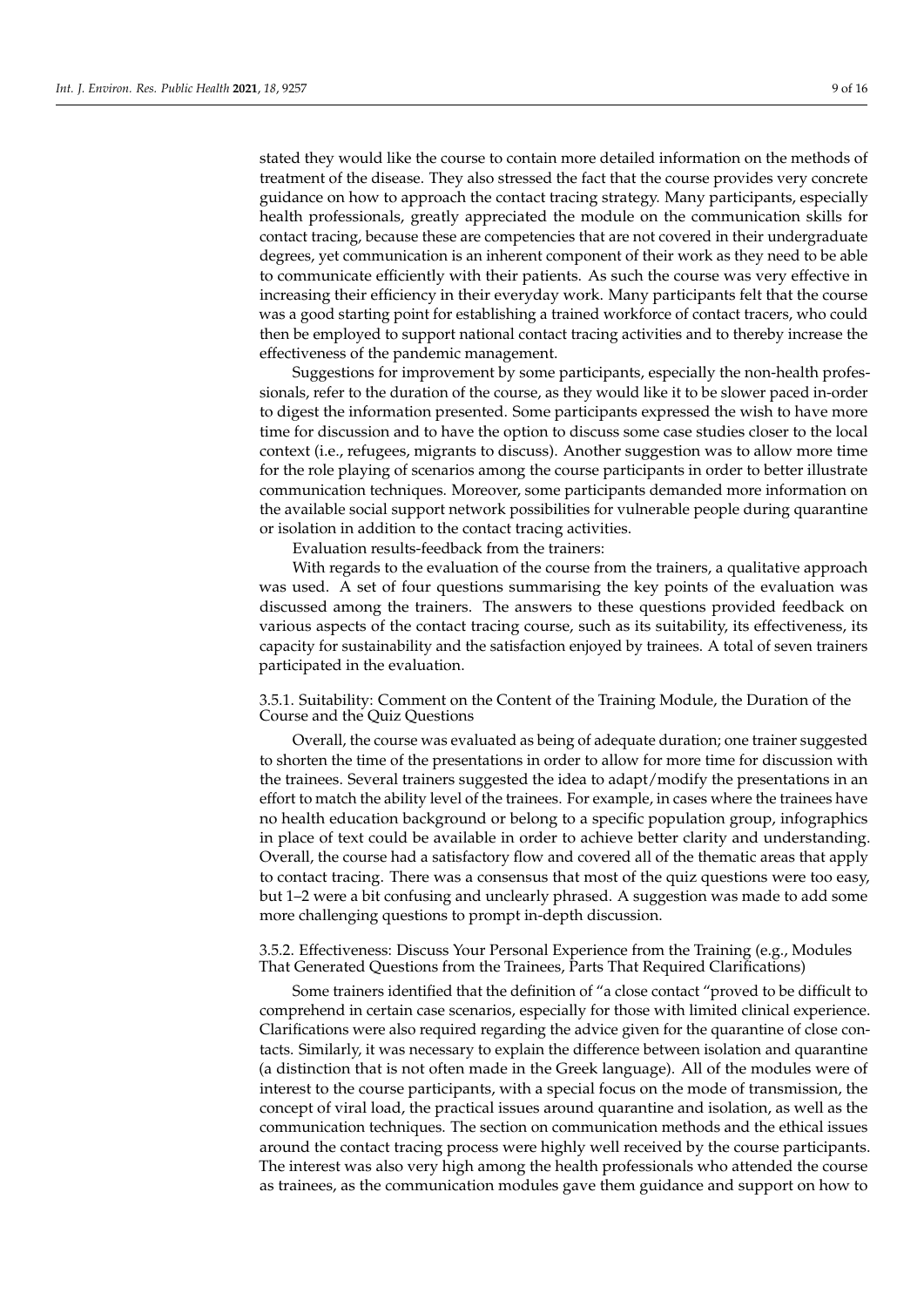communicate with their patients in their work settings; a skill which they lack as it is not covered in their undergraduate course curriculum.

3.5.3. Satisfaction: Indicate the Strong Points and Make Suggestions for Improvement

The strong points identified and the suggestions for improvement by the trainees are summarised in the following Table [1.](#page-9-1)

**Table 1.** Strong points and suggestions for the course by the trainees.

<span id="page-9-1"></span>

| Strong Points of the Training Course, Suggestions for Improvement/Modifications for the Greek Context |                                                                                                                                                                                                                                   |
|-------------------------------------------------------------------------------------------------------|-----------------------------------------------------------------------------------------------------------------------------------------------------------------------------------------------------------------------------------|
| <b>STRONG POINTS</b>                                                                                  | POINTS FOR IMPROVEMENT                                                                                                                                                                                                            |
| Short and clear format of the modules                                                                 | The inclusion of additional case studies/scenarios taking into account<br>the local context, the characteristics of the target group (e.g., social and<br>cultural parameters, specific barriers, access to healthcare services). |
| Balanced presentation of the various aspects of the<br>contract tracing process                       | The provision of options to link with the Primary Health Care services<br>and to provide social support during quarantine.                                                                                                        |
| Appropriate depth and length of the course                                                            | The inclusion of scenarios on the contact tracing practices of<br>asymptomatic cases with a positive test (molecular or rapid test).                                                                                              |
| Availability of quiz questions                                                                        | Some additional focus on ethical/legal issues concerning contact<br>tracing in population groups residing in special settings such as on the<br>islands, in refugee camps, and in cruise ships.                                   |

3.5.4. Sustainability: Discuss the Potential of the Course for Continuation in Greece and Identify Potential Obstacles in Its Implementation

Overall, there is great potential for the continuation of the course in Greece, given the anticipated surges in cases and localised outbreaks. There is a general view that this activity can strengthen the existing epidemiological surveillance system and public health service in the country and can make a substantial contribution to the effectiveness of transmission control and management of the epidemic. The engagement of local stakeholders is essential in order to ensure smooth operation of the contact tracing activities and support, as well as linkage with Primary Healthcare units and local municipalities. The daily follow up suggested by the contact tracing activity provides great added value. It has the potential to address the needs of quarantined and isolated individuals and it increases the chances for effective control of the spread of the disease. Moreover, it has the potential to create a pool of skilled contact tracers, who can expand and greatly improve the contact tracing coverage in all regions of the country. As such, efforts have been initiated to link with the civil protection service and to support the contact tracing activities with the professionals trained through our courses.

# <span id="page-9-0"></span>**4. Discussion**

Contact tracing is a critical pillar required for a robust and effective COVID-19 response, coupled with vaccination campaigns, social distancing, use of masks, robust screening and diagnostic testing, access to treatment services and social and financial support needed for self-isolation and quarantine of positive cases and their close contacts [\[9\]](#page-12-8) [\[20](#page-13-10)[,21\]](#page-13-11). Trust in public health authorities and structures, health literacy and the ability of people to self-isolate or fully quarantine all have a direct impact on its effectiveness [\[22–](#page-13-12)[24\]](#page-13-13).

Although contact tracing is a key element of a country's response, investment in contact tracing programmes is essential in order to create a meaningful impact at the local, regional and national levels in breaking chains of transmission. Furthermore, the role of communities participating in the full process of contact tracing is paramount. WHO's most recent guidance on contact tracing has focused on providing best practice principles for community engagement—including the participation and voices of vulnerable populations in contact tracing efforts—and how such approaches can be operationalised, monitored and measured as part of any community-centred contact tracing strategy [\[20\]](#page-13-10).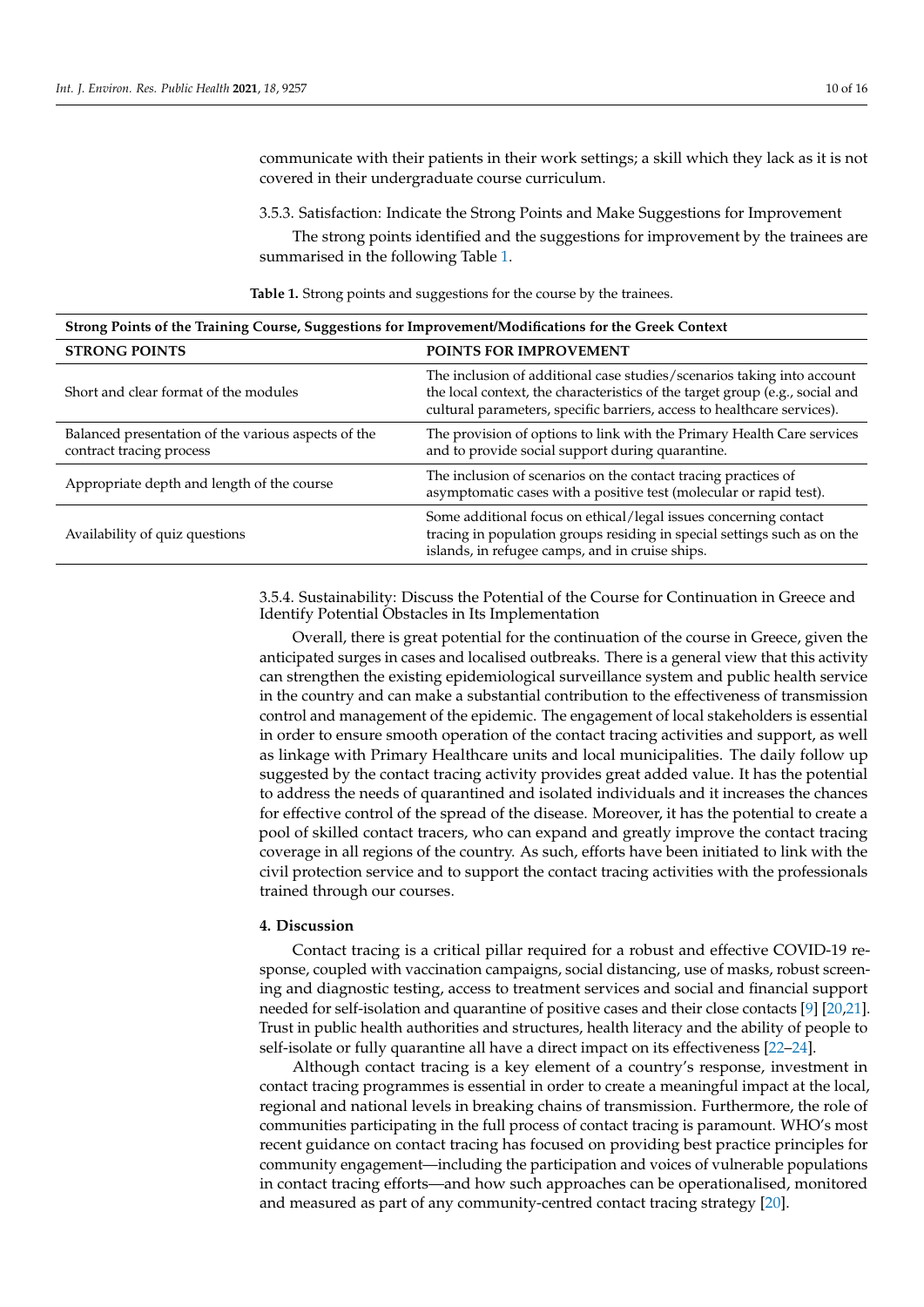The use of technology in the form of digital applications, platforms and artificial intelligence systems has been proposed as a possible strategy to increase the coverage and effectiveness of contact tracing [\[25](#page-13-14)[–30\]](#page-13-15). However, issues around privacy, administrative organisation, legal, ethical and cultural considerations have emerged as hurdles to the wider use of technological platforms that could contribute to the effectiveness of contact tracing services [\[31](#page-13-16)[–36\]](#page-14-0). In addition, the real impact and effectiveness of various technological approaches has not been vigorously evaluated and more research is needed [\[37](#page-14-1)[,38\]](#page-14-2).

The ability to quickly expand quality services to meet demand has emerged as a problem in need of innovative solutions that will be crucial in the current, but also possible future, pandemics. Different models have been employed to address this need, from the use of digital technology to recruitment of furloughed staff, health sciences students and volunteer led services in the US and elsewhere [\[39–](#page-14-3)[45\]](#page-14-4).

Our contract tracing course was positively evaluated by the majority of participants who declared a high degree of satisfaction around their knowledge acquisition about COVID-19, contact tracing strategies and new competencies in communication skills with vulnerable population groups. A substantial number of the participants found the course material to be useful and applicable in their work contexts and expressed the wish to suggest the course to their colleagues. The suggestion to expand the course with more practical training and the presentation of case studies to allow for further understanding of the contact tracing procedure has been noted.

Greece, at the national level, has not yet provided a formal evaluation of its contact tracing programme to date. Such an evaluation could be used to compare with our findings. As stated in the ECDC document on Monitoring and evaluation framework for COVID-19 response activities in the EU/EE and the UK: "ECDC and WHO encourage countries to monitor the effectiveness of their contact tracing operations in order to identify where coverage or timeliness needs to be improved" [\[46\]](#page-14-5). However, we recognise the need for further content validity for the developed questionnaire, and we recommend focus group discussions and pre-testing to be utilised in the development of a second round of this questionnaire. As the COVID-19 pandemic is an emergency condition, evolving quickly and with conditions changing rapidly, quasi scientific evaluation approaches are often implemented in various settings (e.g., the evaluation of virus spread in mass gatherings and in large sporting events (UK's Events Research Programme)).

The work presented in this paper aims to capture the potential for providing skills to professionals working with hard-to-reach populations that can support the optimisation of contact tracing efforts during a public health crisis, as is the case with COVID-19. Our work highlights the high level of satisfaction of the training from professionals working with vulnerable groups, as it is evident that such opportunities are limited, and in reality, lacking. Through the provision of such relevant training and the information on satisfaction, usefulness at work and sustainability, we identify the need to include vulnerable population groups in national disease prevention plans and for professionals to be trained accordingly. During the current pandemic, surveillance, monitoring of the virus spread and contact tracing in vulnerable groups was very limited [\[47\]](#page-14-6). Our next steps are to use the successful completion of the evaluation of this training course to advocate for further inclusion of trained professionals in the national contact tracing activities and to monitor such an implementation.

As there has been no nationally coordinated activity among hard-to-reach communities, we have no actual evidence on how effective the contact tracing training could be in such populations residing in Greece. Nonetheless, our evaluation of the training curriculum suggests that the inclusion of such trained professionals in the national contact tracing efforts would be of a public health advantage to health authorities and in pandemic control. Our present work will serve as an advocacy tool to create a network of trained contact tracers and to incorporate them in the national planning strategy for contact tracing.

The evidence that contact tracing programmes for vulnerable populations are positively evaluated by health professionals will help to safeguard the health of these communi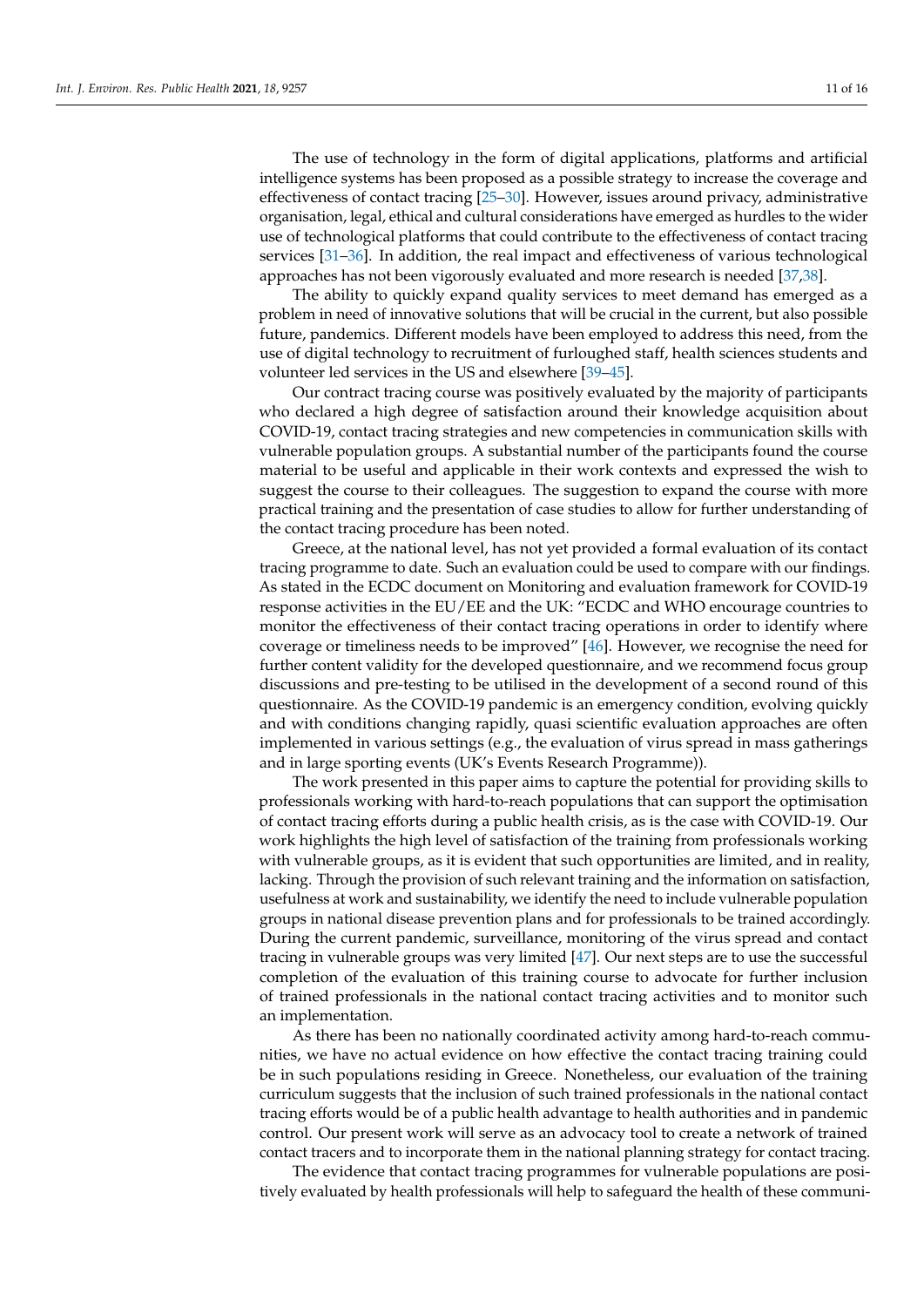ties in times of health crises and will provide the basis for their incorporation in nationally organised activities.

Modules on communication skills, cultural competence, social support services and ethical issues were greatly appreciated by our trainees, namely health professionals working in hospitals or primary health care. Health workers in Greece, evidently, lack any such training in their professional and academic curricula, whereas the majority of trainees stated that the course could be a sustainable with great added value for the society.

#### **5. Conclusions**

Our contact tracing training intervention has demonstrated that fast-track training of health care and other professionals under ongoing pandemic conditions is both feasible and acceptable. Our intervention could serve as a blueprint for national health authorities aiming to increase deployment capacities as the pandemic evolves, particularly in the context of the Delta-variant and the most recent surges in cases and transmission. Thus, we strongly recommend national health authorities to consider adopting and scaling-up of this successfully pilot-tested training intervention. As vaccination rates for COVID-19 is increasing in countries, and an increase of positive cases is expected, there is a need to identify close contacts early and effectively. Furthermore, our intervention-trained contact tracers can serve as communicators to vulnerable population groups regarding a wider range of health-related strategies, such as the application of sanitary and hygienic protocols [\[48\]](#page-14-7), or risk perception and behavioural change practices that can help to increase compliance with protective measures [\[49\]](#page-14-8). The experience from the COVID-19 pandemic thus far has shown the importance of primary prevention measures in mitigating the effects of communicable diseases. In addition to contact tracing, these primary prevention measures require long-term strategic planning and the strengthening of primary health care services in order to withstand the pressure from epidemic waves [\[50\]](#page-14-9).

Through this training activity, a network of qualified contract tracers based within the community that they are engaging with can be established, which will strengthen the epidemiological surveillance systems and will contribute to the successful control of the pandemic in Greece, offering a targeted focus on socially vulnerable native and migrant/refugee communities.

There is great sustainability potential for this activity in Greece, which can be ensured through the collaboration with all stakeholders, such as academia, local regional and municipal authorities and the civil society. Notably, the Greek National Public Health Organisation (NPHO) and the General Secretariat for Civil Protection (GSCP) are urged to capitalise on the contact tracing training organised by the postgraduate program of Global Health- Disaster Medicine (Medical School National and Kapodistrian University of Athens-NKUA). Through this training activity, a network of qualified contract tracers can be established which will strengthen epidemiological surveillance systems and will contribute to the successful control of the pandemic in Greece, offering a special and much needed focus on socially vulnerable native, migrant or refugee communities.

A culturally sensitive and ethically acceptable use of digital technologies based on democratic and transparency principles could be co-developed in cooperation with the country's research academic body and a variety of communities in Greece that could benefit from such interventions [\[51–](#page-14-10)[53\]](#page-14-11). Acceptance, usefulness, impact and the various effects of CT in time-spatial variations of the epidemic, should be documented and evaluated alongside epidemiological data and social determinants [\[54,](#page-14-12)[55\]](#page-14-13). Promotion of a communitybased approach can build trust in public health services through inclusion and participation, increasing health literacy. As a result, such an approach could prove critical in the future stages of the pandemic as vaccination and new emerging variants of SARS-CoV-2 pose risks for new outbreaks locally or nationally [\[56](#page-14-14)[–58\]](#page-15-0). The increased likelihood of future pandemics is a fundamental reason to continue to invest in innovation on contact tracing, alongside more transparent mechanisms on monitoring and evaluating contact tracing in real-time. Placing issues of equity and health disparities in the centre of our strategies is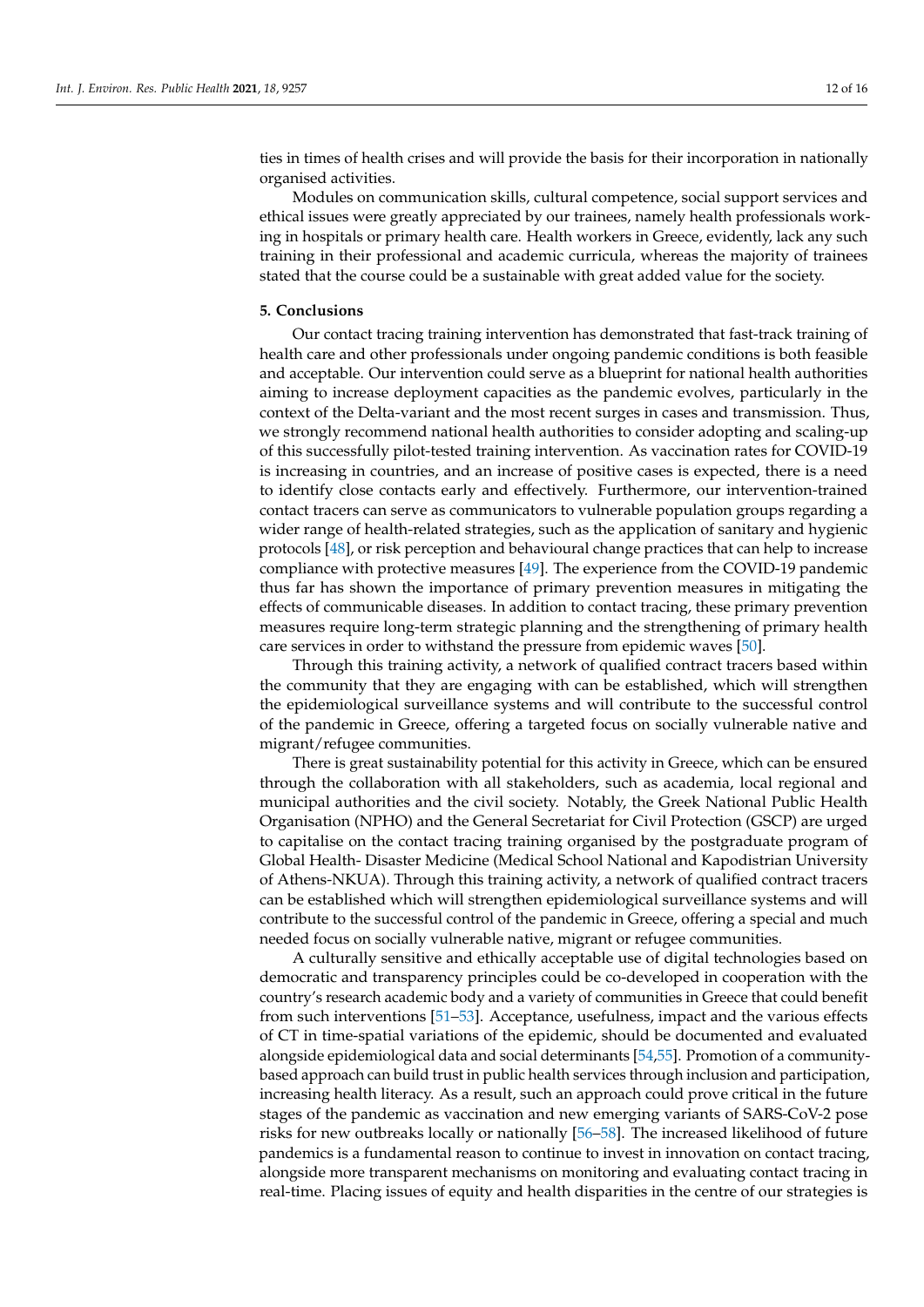of paramount importance, as both a moral mandate and as a precondition for successful epidemic control and mitigation of health and social impact [\[59,](#page-15-1)[60\]](#page-15-2).

An academic-based network of highly trained contact tracing professionals and volunteers, under robust mentorship in linkage with public health services, civil society and affected communities, can have a substantial contribution to the ability of the country to successfully control future COVID-19 outbreaks, as well as other future pandemics.

**Author Contributions:** Conceptualisation, E.K. (Eleni Kakalou) and I.H.-M.; Methodology, E.R.; Software, C.K.; Validation, K.P.P. and Z.S.; Formal Analysis, E.N.; Investigation, E.K. (Evika Karamagioli); Investigation, A.P.; Writing—Original Draft Preparation, E.R., E.K. (Eleni Kakalou); Writing—Review & Editing, I.H.-M., P.G.; Supervision, A.T.; Project Administration, E.C., E.-P.S.; Funding Acquisition, E.P. All authors have read and agreed to the published version of the manuscript.

**Funding:** This research was co-funded by the Swiss Agency for Development and Cooperation SDC (Grant No: 7F-10589.01).

**Institutional Review Board Statement:** The study was conducted according to the guidelines of the Declaration of Helsinki and approved by the scientific review committee of the NKUA Postgraduate Programme (Ref N./81067126/15-11-2020).

**Informed Consent Statement:** Informed consent was obtained from all subjects involved in the study. An electronic informed consent was signed from each participant, through their application of participation to the course.

**Data Availability Statement:** The data that support the findings of this study are available from the corresponding author, upon reasonable request.

**Acknowledgments:** We would like to thank Aristomenis Exadaktylos, FRCEM Chairman, Clinical Director Department of Emergency Medicine, Inselspital University Hospital Bern, Switzerland, Visiting Professor, School of Medicine, National and Kapodistrian University of Athens, (NKUA), Greece and Emily Gurley, Associate Scientist, Department of Epidemiology, Johns Hopkins Bloomberg School of Public Health, USA.

**Conflicts of Interest:** The authors declare no conflict of interest. The funding sponsors had no role in the design, execution, interpretation or writing of the study.

# **References**

- <span id="page-12-0"></span>1. EODY. Daily Epidemiological Surveillance of COVID-19 Disease. 2021. Available online: [https://eody.gov.gr/wp-content/](https://eody.gov.gr/wp-content/uploads/2021/06/covid-gr-daily-report-20210611.pdf) [uploads/2021/06/covid-gr-daily-report-20210611.pdf](https://eody.gov.gr/wp-content/uploads/2021/06/covid-gr-daily-report-20210611.pdf) (accessed on 11 June 2021).
- <span id="page-12-1"></span>2. Georgiopoulos, G. *Greece Imposes Lockdown after Coronavirus Infections Jump—Reuters [Internet]*; Reuters: Amsterdam, The Netherlands, 2020. Available online: <https://www.reuters.com/article/us-health-coronavirus-greece-curfew-idUSKBN2190Z1> (accessed on 11 June 2021).
- <span id="page-12-2"></span>3. WHO. Coronavirus Disease (COVID-19) Dashboard with Vaccination Data|WHO Coronavirus (COVID-19) Dashboard with Vaccination Data. Available online: <https://covid19.who.int/region/euro/country/gr> (accessed on 11 June 2021).
- <span id="page-12-3"></span>4. WHO. European Commission COVID 19 Health System Response Monitor. 2021. Available online: [https://www.covid1](https://www.covid19healthsystem.org/countries/greece/livinghit.aspx?Section=1.5Test-ing&Type=Chapter#4Monitoringandsurveillance) [9healthsystem.org/countries/greece/livinghit.aspx?Section=1.5Test-ing&Type=Chapter#4Monitoringandsurveillance](https://www.covid19healthsystem.org/countries/greece/livinghit.aspx?Section=1.5Test-ing&Type=Chapter#4Monitoringandsurveillance) (accessed on 11 June 2021).
- <span id="page-12-4"></span>5. General Secretariat of Civil Protection. Call for the Hire of 192 People by the General Secretariat of Civil Protection. 2020. Available online: [https://www.civilprotection.gr/el/prokiryxi-diagonismoy-gia-proslipsi-192-atomon-sti-ggpp-me-shesi-ergasias](https://www.civilprotection.gr/el/prokiryxi-diagonismoy-gia-proslipsi-192-atomon-sti-ggpp-me-shesi-ergasias-idiotikoy-dikaioy)[idiotikoy-dikaioy](https://www.civilprotection.gr/el/prokiryxi-diagonismoy-gia-proslipsi-192-atomon-sti-ggpp-me-shesi-ergasias-idiotikoy-dikaioy) (accessed on 11 June 2021).
- <span id="page-12-5"></span>6. Riley, S.; Fraser, C.; Donnelly, C.A.; Ghani, A.C.; Abu-Raddad, L.J.; Hedley, A.J.; Leung, G.M.; Ho, L.M.; Lam, T.H.; Thach, T.Q.; et al. Transmission dynamics of the etio-logical agent of SARS in Hong Kong: Impact of public health interventions. *Science* **2003**, *300*, 1961–1966. [\[CrossRef\]](http://doi.org/10.1126/science.1086478) [\[PubMed\]](http://www.ncbi.nlm.nih.gov/pubmed/12766206)
- <span id="page-12-6"></span>7. Lewis, D. Why many countries failed at COVID contact-tracing—But some got it right. *Nature* **2020**, *588*, 384–387. [\[CrossRef\]](http://doi.org/10.1038/d41586-020-03518-4)
- <span id="page-12-7"></span>8. Beech, B.M.; Woodard, L.C. Contact tracing: A clarion call for national training standards. *Ethn. Dis.* **2020**, *30*, 437. [\[CrossRef\]](http://doi.org/10.18865/ed.30.3.437) [\[PubMed\]](http://www.ncbi.nlm.nih.gov/pubmed/32742148)
- <span id="page-12-8"></span>9. Napoli, C.; Dente, M.G.; Kärki, T.; Riccardo, F.; Rossi, P.; Declich, S.; Fccbhtmbbs, N. Screening for Infectious Diseases among Newly Arrived Migrants: Experiences and Practices in Non-EU Countries of the Mediterranean Basin and Black Sea. *Int. J. Environ. Res. Public Health* **2015**, *12*, 15550–15558. [\[CrossRef\]](http://doi.org/10.3390/ijerph121215002) [\[PubMed\]](http://www.ncbi.nlm.nih.gov/pubmed/26670237)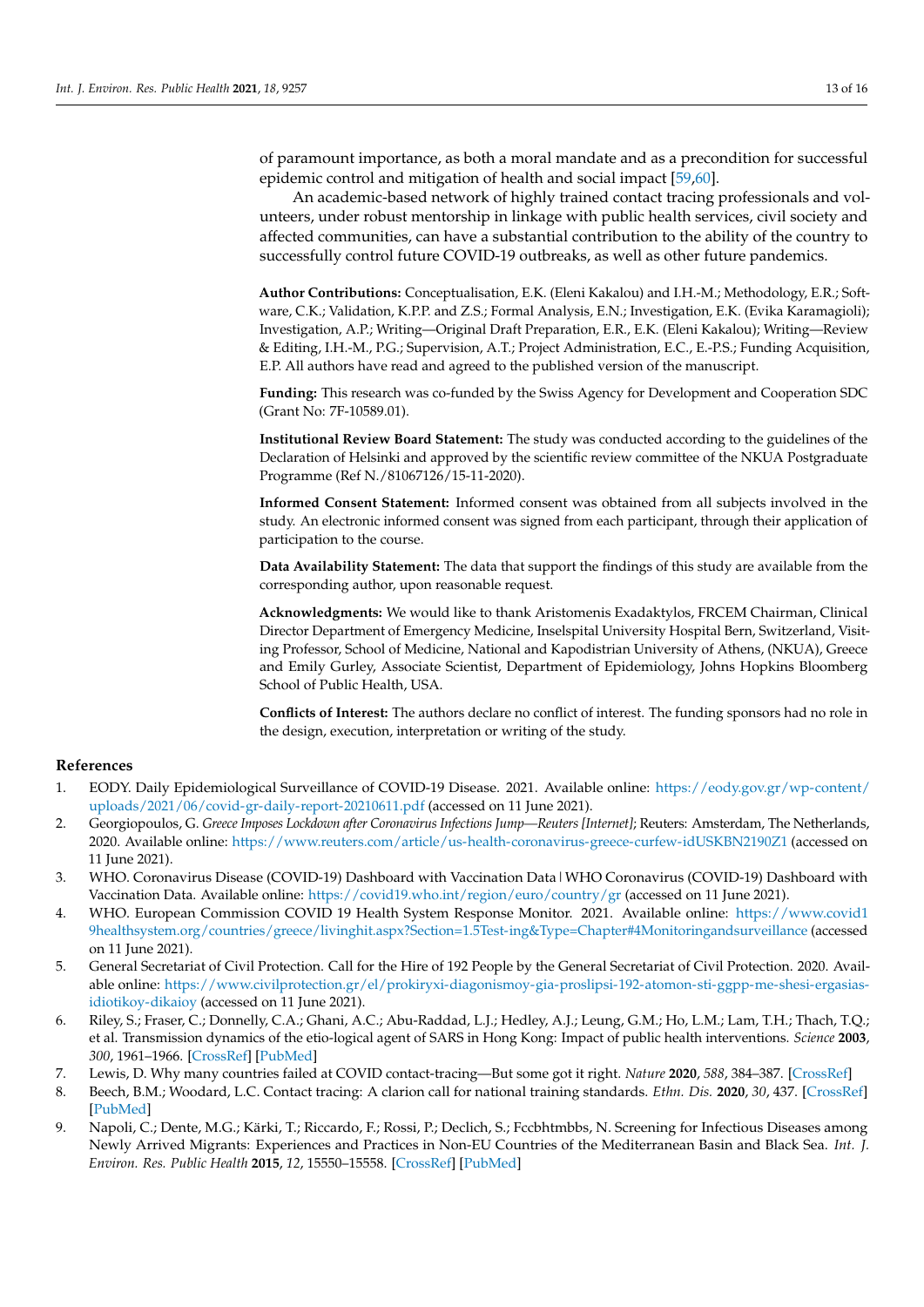- <span id="page-13-0"></span>10. Papandreou, C.; Arija, V.; Aretouli, E.; Tsilidis, K.K.; Bulló, M. Comparing eating behaviours, and symptoms of depression and anxiety between Spain and Greece during the COVID-19 outbreak: Cross-sectional analysis of two different confinement strategies. *Eur. Eat. Disord. Rev.* **2020**, *28*, 836–846. [\[CrossRef\]](http://doi.org/10.1002/erv.2772)
- <span id="page-13-1"></span>11. Parlapani, E.; Holeva, V.; Voitsidis, P.; Blekas, A.; Gliatas, I.; Porfyri, G.-N.; Golemis, A.; Papadopoulou, K.; Dimitriadou, A.; Chatzigeorgiou, A.F.; et al. Psychological and Behavioral Responses to the COVID-19 Pandemic in Greece. *Front. Psychiatry* **2020**, *11*, 821. [\[CrossRef\]](http://doi.org/10.3389/fpsyt.2020.00821) [\[PubMed\]](http://www.ncbi.nlm.nih.gov/pubmed/32973575)
- <span id="page-13-2"></span>12. Pappas, N.; Glyptou, K. Accommodation decision-making during the COVID-19 pandemic: Complexity insights from Greece. *Int. J. Hosp. Manag.* **2020**, *93*, 102767. [\[CrossRef\]](http://doi.org/10.1016/j.ijhm.2020.102767)
- <span id="page-13-3"></span>13. Louvardi, M.; Pelekasis, P.; Chrousos, G.P.; Darviri, C. Mental health in chronic disease patients during the COVID-19 quarantine in Greece. *Palliat. Support. Care* **2020**, *18*, 394–399. [\[CrossRef\]](http://doi.org/10.1017/S1478951520000528) [\[PubMed\]](http://www.ncbi.nlm.nih.gov/pubmed/32594950)
- <span id="page-13-4"></span>14. Patsali, M.E.; Mousa, D.-P.V.; Papadopoulou, E.V.; Papadopoulou, K.K.; Kaparounaki, C.K.; Diakogiannis, I.; Fountoulakis, K.N. University students' changes in mental health status and determinants of behavior during the COVID-19 lockdown in Greece. *Psychiatry Res.* **2020**, *292*, 113298. [\[CrossRef\]](http://doi.org/10.1016/j.psychres.2020.113298)
- <span id="page-13-5"></span>15. Kaparounaki, C.K.; Patsali, M.E.; Mousa, D.-P.V.; Papadopoulou, E.V.; Papadopoulou, K.K.; Fountoulakis, K.N. University students' mental health amidst the COVID-19 quarantine in Greece. *Psychiatry Res.* **2020**, *290*, 113111. [\[CrossRef\]](http://doi.org/10.1016/j.psychres.2020.113111)
- <span id="page-13-6"></span>16. WHO European Office. 2021. Available online: [https://www.covid19healthsystem.org/countries/greece/livinghit.aspx?](https://www.covid19healthsystem.org/countries/greece/livinghit.aspx?Section=1.3%20Isolation%20and%20quarantine&Type=Section#3Isolationandquarantine) [Section=1.3%20Isolation%20and%20quarantine&Type=Section#3Isolationandquarantine](https://www.covid19healthsystem.org/countries/greece/livinghit.aspx?Section=1.3%20Isolation%20and%20quarantine&Type=Section#3Isolationandquarantine) (accessed on 25 July 2021).
- <span id="page-13-7"></span>17. Training Contact Tracers—Contact Tracing—COVID-19 Resources for Practitioners—Practice—Johns Hopkins Bloomberg School of Public Health. Available online: [https://www.jhsph.edu/practice/covid-19-resources/contact-tracing/training-contact](https://www.jhsph.edu/practice/covid-19-resources/contact-tracing/training-contact-tracers/)[tracers/](https://www.jhsph.edu/practice/covid-19-resources/contact-tracing/training-contact-tracers/) (accessed on 11 June 2021).
- <span id="page-13-8"></span>18. Greenaway, C.; Hargreaves, S.; Barkati, S.; Coyle, C.M.; Gobbi, F.; Veizis, A.; Douglas, P. COVID-19: Exposing and Addressing Health Disparities among Ethnic Minorities and Migrants. *J. Travel Med.* **2021**, *27*, taaa113. [\[CrossRef\]](http://doi.org/10.1093/jtm/taaa113)
- <span id="page-13-9"></span>19. Brickhill-Atkinson, M.; Hauck, F.R. Impact of COVID-19 on Resettled Refugees. *Prim. Care Clin. Off. Pract.* **2021**, *48*, 57–66. [\[CrossRef\]](http://doi.org/10.1016/j.pop.2020.10.001)
- <span id="page-13-10"></span>20. World Health Organization (WHO). *Operational Guide for Engaging Communities in Contact Tracing*; World Health Organization: Geneva, Switzerland, 2021. Available online: [https://www.who.int/publications/i/item/WHO-2019-nCoV-Contact\\_tracing-](https://www.who.int/publications/i/item/WHO-2019-nCoV-Contact_tracing-Community_engagement-2021.1-eng)[Community\\_engagement-2021.1-eng](https://www.who.int/publications/i/item/WHO-2019-nCoV-Contact_tracing-Community_engagement-2021.1-eng) (accessed on 15 June 2021).
- <span id="page-13-11"></span>21. Fouda, A.; Mahmoudi, N.; Moy, N.; Paolucci, F. The COVID-19 pandemic in Greece, Iceland, New Zealand, and Singapore: Health policies and lessons learned. *Health Policy Technol.* **2020**, *9*, 510–524. [\[CrossRef\]](http://doi.org/10.1016/j.hlpt.2020.08.015) [\[PubMed\]](http://www.ncbi.nlm.nih.gov/pubmed/32874858)
- <span id="page-13-12"></span>22. Khorram-Manesh, A.; Dulebenets, M.; Goniewicz, K. Implementing Public Health Strategies—The Need for Educational Initiatives: A Systematic Review. *Int. J. Environ. Res. Public Health* **2021**, *18*, 5888. [\[CrossRef\]](http://doi.org/10.3390/ijerph18115888)
- 23. Girum, T.; Lentiro, K.; Geremew, M.; Migora, B.; Shewamare, S. Global strategies and effectiveness for COVID-19 prevention through contact tracing, screening, quarantine, and isolation: A systematic review. *Trop. Med. Health* **2020**, *48*, 91. [\[CrossRef\]](http://doi.org/10.1186/s41182-020-00285-w) [\[PubMed\]](http://www.ncbi.nlm.nih.gov/pubmed/33292755)
- <span id="page-13-13"></span>24. Koo, J.R.; Cook, A.R.; Park, M.; Sun, Y.; Sun, H.; Lim, J.T.; Tam, C.; Dickens, B.L. Interventions to mitigate early spread of SARS-CoV-2 in Singapore: A modelling study. *Lancet Infect. Dis.* **2020**, *20*, 678–688. [\[CrossRef\]](http://doi.org/10.1016/S1473-3099(20)30162-6)
- <span id="page-13-14"></span>25. Rodríguez, P.; Graña, S.; Alvarez-León, E.E.; Battaglini, M.; Darias, F.J.; Hernán, M.A.; López, R.; Llaneza, P.; Martín, M.C.; Ramirez-Rubio, O.; et al. A population-based controlled experiment assessing the epidemiological impact of digital contact tracing. *Nat. Commun.* **2021**, *12*, 587. [\[CrossRef\]](http://doi.org/10.1038/s41467-020-20817-6)
- 26. Venkataraman, N.; Poon, B.H.; Siau, C. Innovative use of health informatics to augment contact tracing during the COVID-19 pandemic in an acute hospital. *J. Am. Med. Inform. Assoc.* **2020**, *27*, 1964–1967. [\[CrossRef\]](http://doi.org/10.1093/jamia/ocaa184)
- 27. Platt, M.; Hasselgren, A.; Román-Belmonte, J.M.; de Oliveira, M.T.; De la Corte-Rodríguez, H.; Olabarriaga, S.D.; Rodríguez-Merchán, E.C.; Mackey, T.K. Test, Trace, put on the Blockchain? A Viewpoint Evaluating the Use of Decentralized Systems for Algorithmic Contact Tracing to Combat a Global Pandemic (Preprint). *JMIR Public Health Surveill.* **2020**, *7*, e26460. [\[CrossRef\]](http://doi.org/10.2196/26460)
- 28. Wang, S.; Ding, S.; Xiong, L. A New System for Surveillance and Digital Contact Tracing for COVID-19: Spatiotemporal Reporting Over Network and GPS. *JMIR mHealth uHealth* **2020**, *8*, e19457. [\[CrossRef\]](http://doi.org/10.2196/19457) [\[PubMed\]](http://www.ncbi.nlm.nih.gov/pubmed/32499212)
- 29. O'Connell, J.; Abbas, M.; Beecham, S.; Buckley, J.; Chochlov, M.; Fitzgerald, B.; Glynn, L.; Johnson, K.; Laffey, J.; McNicholas, B.; et al. Best Practice Guidance for Digital Contact Tracing Apps: A Cross-disciplinary Review of the Literature. *JMIR mHealth uHealth* **2021**, *9*, e27753. [\[CrossRef\]](http://doi.org/10.2196/27753)
- <span id="page-13-15"></span>30. Grima, S.; Kizilkaya, M.; Rupeika-Apoga, R.; Romanova, I.; Gonzi, R.D.; Jakovljevic, M. A Country Pandemic Risk Exposure ¯ Measurement Model. *Risk Manag. Healthc. Policy* **2020**, *13*, 2067–2077. [\[CrossRef\]](http://doi.org/10.2147/RMHP.S270553)
- <span id="page-13-16"></span>31. Kim, W.; Lee, H.; Chung, Y.D. Safe contact tracing for COVID-19: A method without privacy breach using functional encryption techniques based-on spatio-temporal trajectory data. *PLoS ONE* **2020**, *15*, e0242758. [\[CrossRef\]](http://doi.org/10.1371/journal.pone.0242758) [\[PubMed\]](http://www.ncbi.nlm.nih.gov/pubmed/33306698)
- 32. Lo, B.; Sim, I. Ethical Framework for Assessing Manual and Digital Contact Tracing for COVID-19. *Ann. Intern. Med.* **2021**, *174*, 395–400. [\[CrossRef\]](http://doi.org/10.7326/M20-5834)
- 33. Bente, B.E.; van't Klooster, J.W.J.R.; Schreijer, M.A.; Berkemeier, L.; van Gend, J.E.; Slijkhuis, P.J.; Kelders, S.M.; van Gemert, J.E. The Dutch COVID-19 Contact Tracing App (the CoronaMelder): Usability Study. *JMIR Form. Res.* **2021**, *5*, e27882. [\[CrossRef\]](http://doi.org/10.2196/27882) [\[PubMed\]](http://www.ncbi.nlm.nih.gov/pubmed/33724198)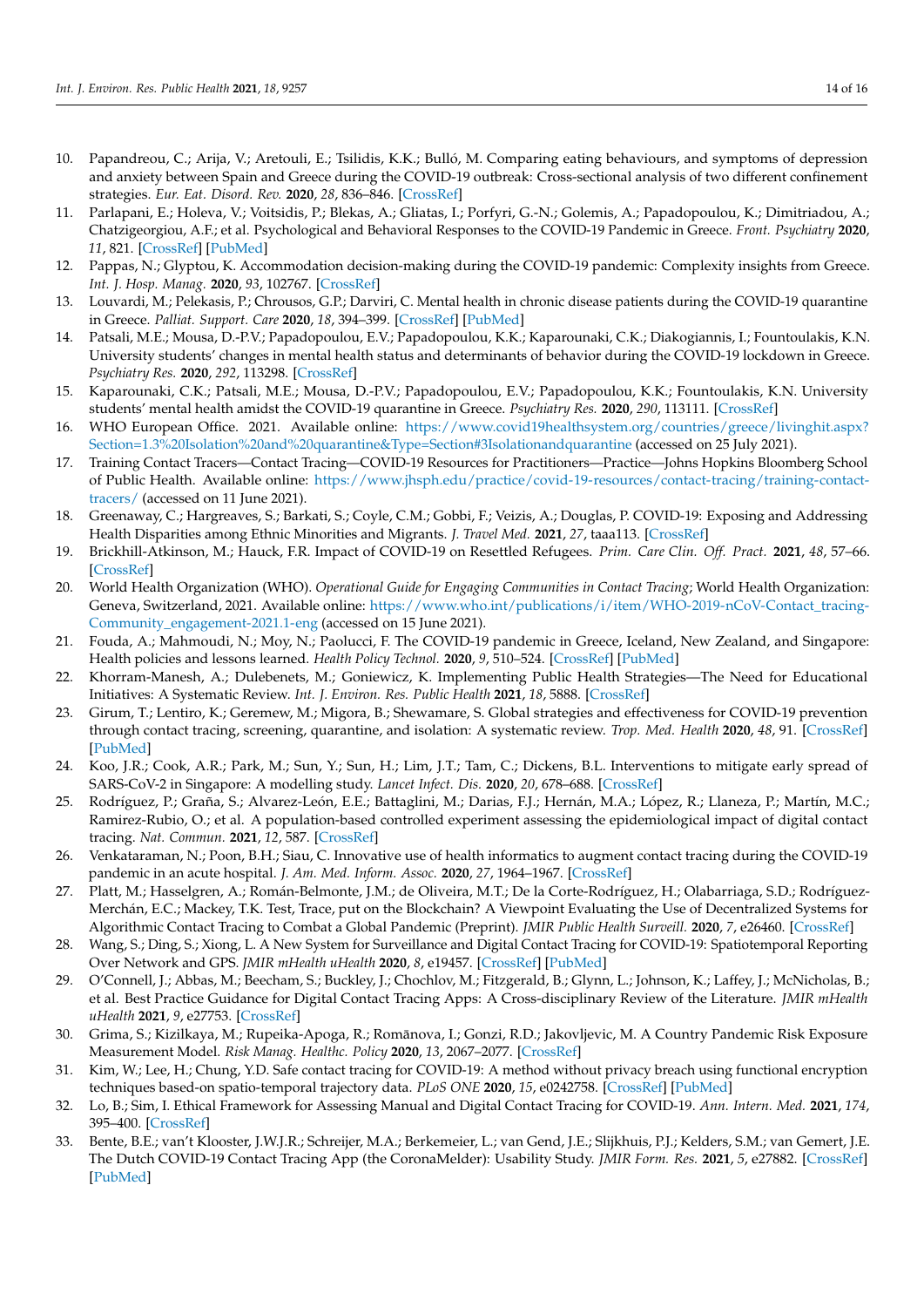- 34. Abuhammad, S.; Khabour, O.F.; Alzoubi, K.H. COVID-19 Contact-Tracing Technology: Acceptability and Ethical Issues of Use. *Patient Prefer. Adherence* **2020**, *14*, 1639. [\[CrossRef\]](http://doi.org/10.2147/PPA.S276183) [\[PubMed\]](http://www.ncbi.nlm.nih.gov/pubmed/32982188)
- 35. Yasaka, T.M.; Lehrich, B.M.; Sahyouni, R. Peer-to-Peer Contact Tracing: Development of a Privacy-Preserving Smartphone App. *JMIR mHealth uHealth* **2020**, *8*, e18936. [\[CrossRef\]](http://doi.org/10.2196/18936) [\[PubMed\]](http://www.ncbi.nlm.nih.gov/pubmed/32240973)
- <span id="page-14-0"></span>36. Gostin, L.O.; Hodge, J.G. US Emergency Legal Responses to Novel Coronavirus. *JAMA* **2020**, *323*, 1131–1132. [\[CrossRef\]](http://doi.org/10.1001/jama.2020.2025) [\[PubMed\]](http://www.ncbi.nlm.nih.gov/pubmed/32207808)
- <span id="page-14-1"></span>37. Martinez-Martin, N.; Wieten, S.; Magnus, D.; Cho, M.K. Digital Contact Tracing, Privacy, and Public Health. *Hastings Cent. Rep.* **2020**, *50*, 43–46. [\[CrossRef\]](http://doi.org/10.1002/hast.1131)
- <span id="page-14-2"></span>38. Anglemyer, A.; Moore, T.H.; Parker, L.; Chambers, T.; Grady, A.; Chiu, K.; Parry, M.; Wilczynska, M.; Flemyng, E.; Bero, L. Digital contact tracing technologies in epidemics: A rapid review. *Cochrane Database Syst. Rev.* **2020**, *2020*, CD013699. [\[CrossRef\]](http://doi.org/10.1002/14651858.cd013699)
- <span id="page-14-3"></span>39. Pelton, M.; Medina, D.; Sood, N.; Bogale, K.; Buzzelli, L.; Blaker, J.; Nye, D.; Nguyen, P.D.; Giglio, M.; Smiley, C.; et al. Efficacy of a student-led community contact tracing program partnered with an academic medical center during the coronavirus disease 2019 pandemic. *Ann. Epidemiol.* **2020**, *56*, 26–33.e1. [\[CrossRef\]](http://doi.org/10.1016/j.annepidem.2020.10.004) [\[PubMed\]](http://www.ncbi.nlm.nih.gov/pubmed/33775279)
- 40. Shelby, T.; Hennein, R.; Schenck, C.; Clark, K.; Meyer, A.J.; Goodwin, J.; Weeks, B.; Bond, M.; Niccolai, L.; Davis, J.L.; et al. Implementation of a volunteer contact tracing program for COVID-19 in the United States: A qualitative focus group study. *PLoS ONE* **2021**, *16*, e0251033. [\[CrossRef\]](http://doi.org/10.1371/journal.pone.0251033)
- 41. Leser, K.A.; Hay, M.C.; Henebry, B.; Virden, J.; Patel, M.; Luttrell-Freeman, J.; Bailer, J. An Academic–Health Department Community Partnership to Expand Disease Investigation and Contact Tracing Capacity and Efficiency during the COVID-19 Pandemic. *J. Public Health Manag. Pract.* **2021**. [\[CrossRef\]](http://doi.org/10.1097/PHH.0000000000001379) [\[PubMed\]](http://www.ncbi.nlm.nih.gov/pubmed/34016907)
- 42. Celentano, J.; Sachdev, D.; Hirose, M.; Ernst, A.; Reid, M. Mobilizing a COVID-19 Contact Tracing Workforce at Warp Speed: A Framework for Successful Program Implementation. *Am. J. Trop. Med. Hyg.* **2021**, *104*, 1616–1619. [\[CrossRef\]](http://doi.org/10.4269/ajtmh.20-1665)
- 43. Wells, K.J.; Dwyer, A.J.; Calhoun, E.; Valverde, P.A. Community health workers and non-clinical patient navigators: A critical COVID-19 pandemic workforce. *Prev. Med.* **2021**, *146*, 106464. [\[CrossRef\]](http://doi.org/10.1016/j.ypmed.2021.106464) [\[PubMed\]](http://www.ncbi.nlm.nih.gov/pubmed/33636194)
- 44. Pogreba Brown, K.; Austhof, E.; Rosa Hernández, A.M.; McFadden, C.; Boyd, K.; Sharma, J.; Battaglia, S.; Shilen, A.; Heslin, K.M. Training and Incorporating Students in SARS-CoV-2 Case Investigations and Contact Tracing. *Public Health Rep.* **2021**, *136*, 154–160. [\[CrossRef\]](http://doi.org/10.1177/0033354920974664)
- <span id="page-14-4"></span>45. Niccolai, L.; Shelby, T.; Weeks, B.; Schenck, C.; Goodwin, J.; Hennein, R.; Rossini, M.; Vazquez, J.; van Rhijn, D.; Meek, J.; et al. Community Trace: Rapid Establishment of a Volunteer Contact Tracing Program for COVID-19. *Am. J. Public Health* **2021**, *111*, 54–57. [\[CrossRef\]](http://doi.org/10.2105/AJPH.2020.305959) [\[PubMed\]](http://www.ncbi.nlm.nih.gov/pubmed/33211580)
- <span id="page-14-5"></span>46. ECDC. (1) Monitoring and Evaluation Framework for COVID-19 Response Activities in the EU/EEA and the UK. Available online: <https://www.ecdc.europa.eu/en/publications-data/covid-19-monitoring-and-evaluation-framework-response-activities> (accessed on 25 July 2021).
- <span id="page-14-6"></span>47. ECDC. (2) Reducing COVID 19 Transmission and Strengthening Vaccine Uptake among Migrant Populations in the EU/EEA. Available online: [https://www.ecdc.europa.eu/en/publications-data/covid-19-migrants-reducing-transmission](https://www.ecdc.europa.eu/en/publications-data/covid-19-migrants-reducing-transmission-and-strengthening-vaccine-uptake)[and-strengthening-vaccine-uptake](https://www.ecdc.europa.eu/en/publications-data/covid-19-migrants-reducing-transmission-and-strengthening-vaccine-uptake) (accessed on 25 July 2021).
- <span id="page-14-7"></span>48. Mitrokhin, O.V.; Reshetnikov, V.A.; Belova, E.V.; Jakovljevic, M. Sanitaory and Hygienic Spects of the COVID-19 self-isolation. *Open Public Health J.* **2020**, *13*, 734–738. [\[CrossRef\]](http://doi.org/10.2174/1874944502013010734)
- <span id="page-14-8"></span>49. Roma, P.; Monaro, M.; Muzi, L.; Colasanti, M.; Ricci, E.; Biondi, S.; Napoli, C.; Ferracuti, S.; Mazza, C. How to Improve Compliance with Protective Health Measures during the COVID-19 Outbreak: Testing a Moderated Mediation Model and Machine Learning Algorithms. *Int. J. Environ. Res. Public Health* **2020**, *17*, 7252. [\[CrossRef\]](http://doi.org/10.3390/ijerph17197252)
- <span id="page-14-9"></span>50. Siettos, C.; Anastassopoulou, C.; Tsiamis, C.; Vrioni, G.; Tsakris, A. A bulletin from Greece: A health system under the pressure of the second COVID-19 wave. *Pathog. Glob. Health* **2021**, *115*, 133–134. [\[CrossRef\]](http://doi.org/10.1080/20477724.2021.1881372)
- <span id="page-14-10"></span>51. Global Health Sciences. *California COVID-19 Contact Tracing to Expand Cultural Competency with Funding from Skoll Foundation*; Global Health Sciences: San Francisco, CA, USA, 2020. Available online: [https://globalhealthsciences.ucsf.edu/news/california](https://globalhealthsciences.ucsf.edu/news/california-covid-19-contact-tracing-expand-cultural-competency-funding-skoll-foundation)[covid-19-contact-tracing-expand-cultural-competency-funding-skoll-foundation](https://globalhealthsciences.ucsf.edu/news/california-covid-19-contact-tracing-expand-cultural-competency-funding-skoll-foundation) (accessed on 11 June 2021).
- 52. National Academies of Sciences Engineering and Medicine. *Doing It Right Contact Tracing and Health Equity*; National Academies: Washington, DC, USA, 2020. Available online: [https://www.nationalacademies.org/event/07-30-2020/doing-it-right-contact](https://www.nationalacademies.org/event/07-30-2020/doing-it-right-contact-tracing-and-health-equity)[tracing-and-health-equity](https://www.nationalacademies.org/event/07-30-2020/doing-it-right-contact-tracing-and-health-equity) (accessed on 12 June 2021).
- <span id="page-14-11"></span>53. *Contact Tracers Prioritize Timely, Culturally Competent Calls as Coronavirus Surges*; San Francisco Public Press: San Francisco, CA, USA, 2021. Available online: [https://www.sfpublicpress.org/contact-tracers-prioritize-timely-culturally-competent-calls-as](https://www.sfpublicpress.org/contact-tracers-prioritize-timely-culturally-competent-calls-as-coronavirus-surges/)[coronavirus-surges/](https://www.sfpublicpress.org/contact-tracers-prioritize-timely-culturally-competent-calls-as-coronavirus-surges/) (accessed on 11 June 2021).
- <span id="page-14-12"></span>54. Sabatello, M.; Jackson Scroggins, M.; Goto, G.; Santiago, A.; McCormick, A.; Morris, K.J.; Daulton, C.R.; Easter, C.L.; Darien, G. Structural Racism in the COVID-19 Pandemic: Moving Forward. *Am. J. Bioeth.* **2021**, *21*, 56–74. [\[CrossRef\]](http://doi.org/10.1080/15265161.2020.1851808) [\[PubMed\]](http://www.ncbi.nlm.nih.gov/pubmed/33345745)
- <span id="page-14-13"></span>55. Boston Medical Center Health System. *Why Aren't People Participating in COVID-19 Contact Tracing?* HealthCity BMC: Boston, MA, USA, 2020. Available online: [https://www.bmc.org/healthcity/population-health/why-arent-people-participating-covid-](https://www.bmc.org/healthcity/population-health/why-arent-people-participating-covid-19-contact-tracing)[19-contact-tracing](https://www.bmc.org/healthcity/population-health/why-arent-people-participating-covid-19-contact-tracing) (accessed on 11 June 2021).
- <span id="page-14-14"></span>56. Teunissen, E.; Gravenhorst, K.; Dowrick, C.; van Weel-Baumgarten, E.; Van den Driessen Mareeuw, F.; de Brún, T.; Burns, N.; Lionis, C.; Mair, F.S.; O'Donnell, C.; et al. Implementing guidelines and training initiatives to improve cross-cultural communication in primary care consultations: A qualitative participatory European study. *Int. J. Equity Health* **2017**, *16*, 32. [\[CrossRef\]](http://doi.org/10.1186/s12939-017-0525-y) [\[PubMed\]](http://www.ncbi.nlm.nih.gov/pubmed/28222736)